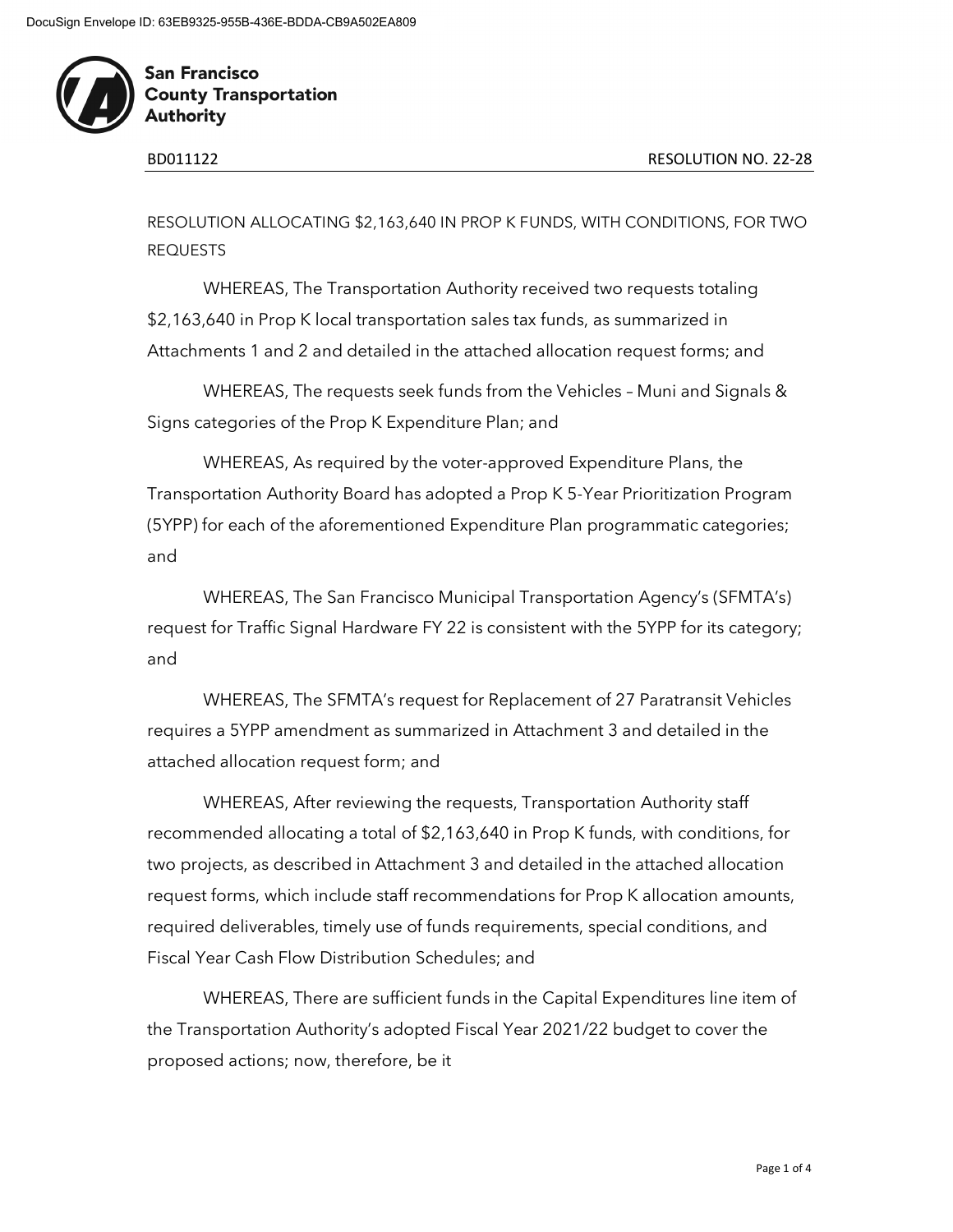

RESOLVED, That the Transportation Authority hereby amends the Prop K Vehicles – Muni 5YPP, as detailed in the attached allocation request forms; and be it further

RESOLVED, That the Transportation Authority hereby allocates \$2,163,640 in Prop K funds, with conditions, for two projects, as summarized in Attachment 3 and detailed in the attached allocation request forms; and be it further

RESOLVED, That the Transportation Authority finds the allocation of these funds to be in conformance with the priorities, policies, funding levels, and prioritization methodologies established in the Prop K Expenditure Plan, the Prop K Strategic Plan and the relevant 5YPPs; and be it further

RESOLVED, That the Transportation Authority hereby authorizes the actual expenditure (cash reimbursement) of funds for these activities to take place subject to the Fiscal Year Cash Flow Distribution Schedules detailed in the attached allocation request forms; and be it further

RESOLVED, That the Capital Expenditures line item for subsequent fiscal year annual budgets shall reflect the maximum reimbursement schedule amounts adopted and the Transportation Authority does not guarantee reimbursement levels higher than those adopted; and be it further

RESOLVED, That as a condition of this authorization for expenditure, the Executive Director shall impose such terms and conditions as are necessary for the project sponsor to comply with applicable law and adopted Transportation Authority policies and execute Standard Grant Agreements to that effect; and be it further

RESOLVED, That as a condition of this authorization for expenditure, the project sponsor shall provide the Transportation Authority with any other information it may request regarding the use of the funds hereby authorized; and be it further

RESOLVED, That the Capital Improvement Program of the Congestion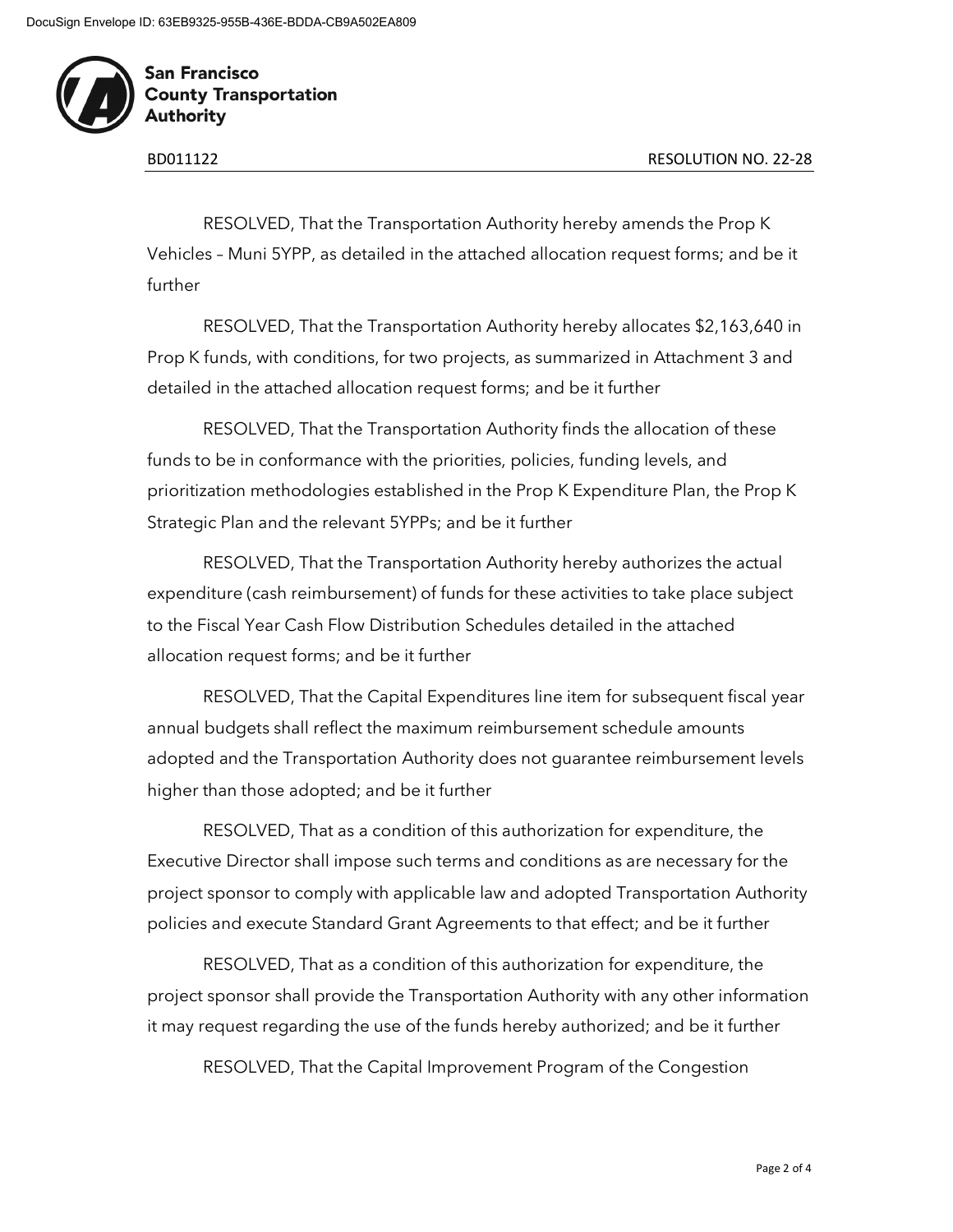

BD011122 RESOLUTION NO. 22-28

Management Program, the Prop K Strategic Plan and the relevant 5YPPs are hereby amended, as appropriate.

Attachments:

- 1. Summary of Requests Received
- 2. Brief Project Descriptions
- 3. Staff Recommendations
- 4. Prop K and Prop AA Allocation Summaries FY 2021/22
- 5. Allocation Request Forms (2)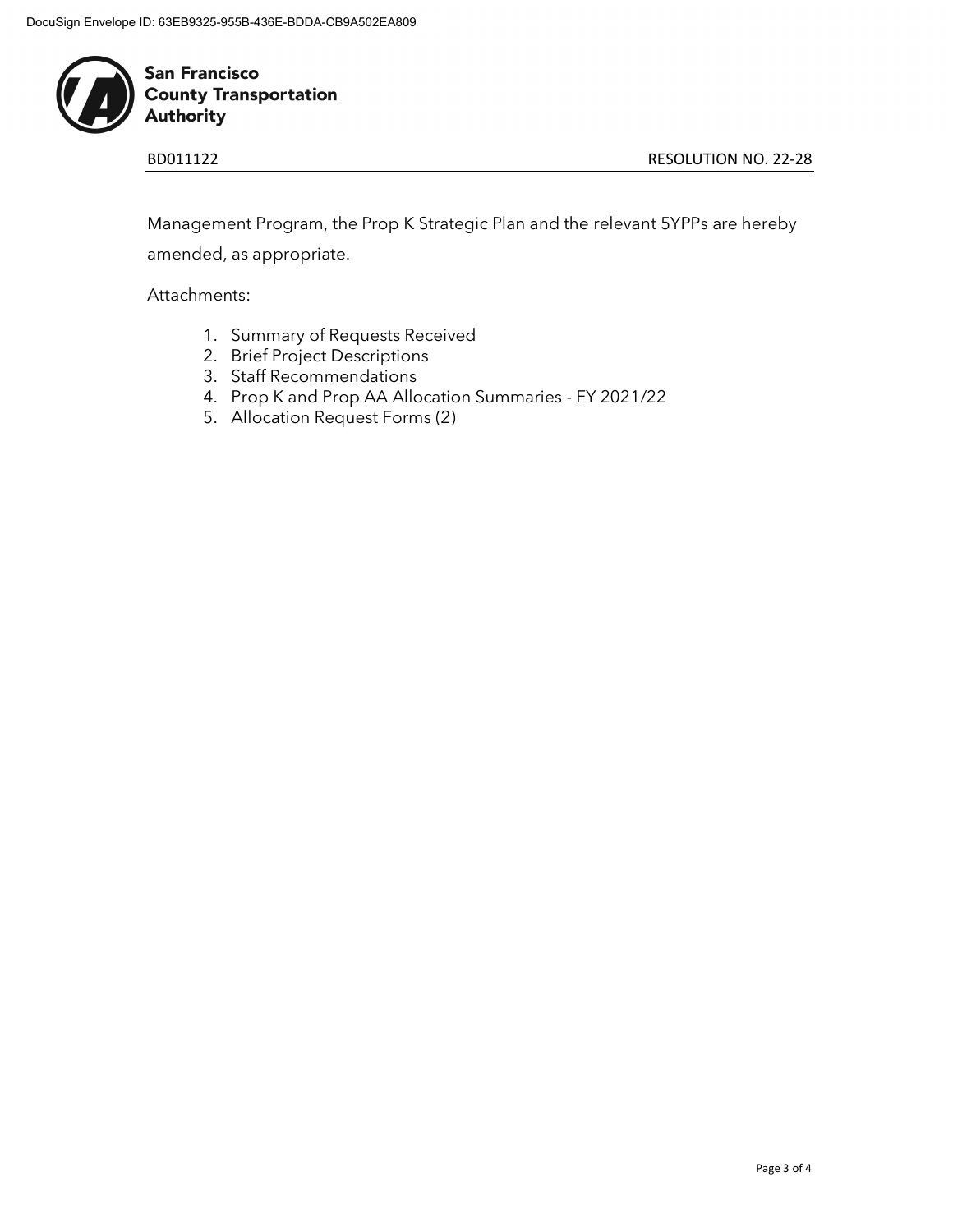

The foregoing Resolution was approved and adopted by the San Francisco County Transportation Authority at a regularly scheduled meeting thereof, this 25th day of January, 2022, by the following votes:

| Ayes:         | Commissioners Chan, Haney, Mandelman, Melgar Mar,       |
|---------------|---------------------------------------------------------|
|               | Peskin, Preston, Ronen, Safai, Stefani, and Walton (11) |
| Nays:         | (O)                                                     |
| Absent: $(0)$ |                                                         |

|         | -DocuSigned by:<br>Rafael Mandelman<br>3235B3A057A3450 | 1/31/2022 |
|---------|--------------------------------------------------------|-----------|
|         | Rafael Mandelman                                       | Date      |
| ATTEST: | Ch <sub>B</sub> j[usigned by:<br>Tilly Chang           | 1/27/2022 |
|         | Tilly Chang                                            | Date      |
|         | <b>Executive Director</b>                              |           |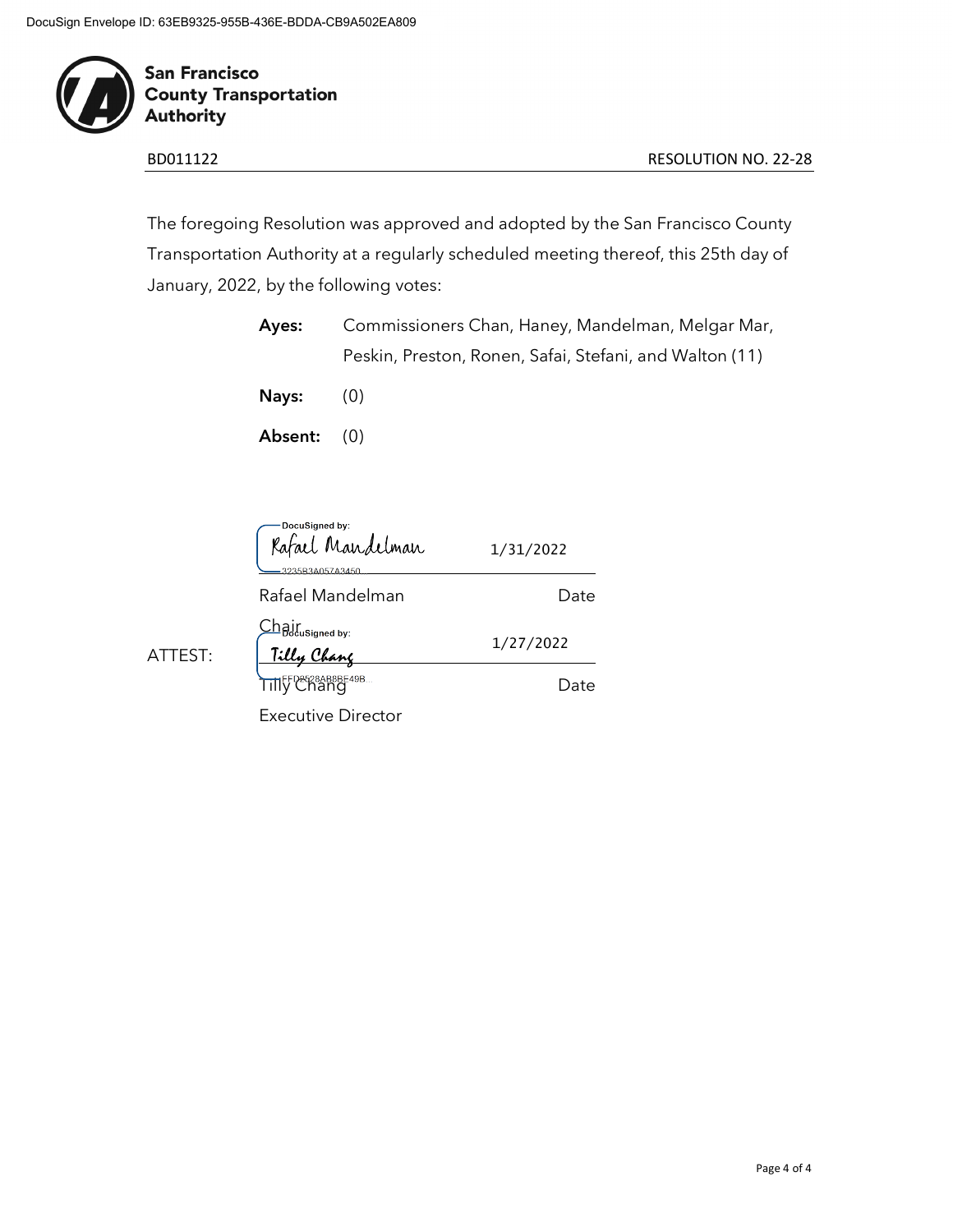|        |                          |                                 |                                 |     |                                  |                                                    |           | Leveraging                                          |                                                                |                         |                                |
|--------|--------------------------|---------------------------------|---------------------------------|-----|----------------------------------|----------------------------------------------------|-----------|-----------------------------------------------------|----------------------------------------------------------------|-------------------------|--------------------------------|
| Source | EP Line No./<br>Category | Project<br>Sponsor <sup>2</sup> | <b>Project Name</b>             |     | Current<br><b>Prop K Request</b> | <b>Total Cost for</b><br><b>Requested Phase(s)</b> |           | Expected<br>Leveraging by<br>$EP$ Line <sup>3</sup> | Actual<br>Leveraging by<br>Project<br>Phase $(s)$ <sup>4</sup> | Phase(s)<br>Requested   | District(s)                    |
| Prop K | 17M                      | SFMTA                           | Replace 27 Paratransit Vehicles |     | 1,503,640                        | $\mathbb S$                                        | 3,769,970 | 84%                                                 | 60%                                                            | Design,<br>Construction | Citywide                       |
| Prop K | 33                       | SFMTA                           | Traffic Signal Hardware FY 22   |     | 660,000                          | \$                                                 | 660,000   | 79%                                                 | $0\%$                                                          | Construction            | 2, 3, 5, 6, 7,<br>8, 9, 10, 11 |
|        |                          |                                 |                                 |     |                                  |                                                    |           |                                                     |                                                                |                         |                                |
|        |                          |                                 | <b>TOTAL</b>                    | -\$ | $2,163,640$ \$                   |                                                    | 4,429,970 | 83%                                                 | 51%                                                            |                         |                                |

Footnotes

<sup>1</sup> "EP Line No./Category" is either the Prop K Expenditure Plan line number referenced in the 2021 Prop K Strategic Plan or the Prop AA Expenditure Plan category referenced in the 2017 Prop AA Strategic Plan, including: Street Repair and Reconstruction (Street), Pedestrian Safety (Ped), and Transit Reliability and Mobility Improvements (Transit) or the Traffic Congestion Mitigation Tax (TNC Tax) category referenced in the Program Guidelines.

<sup>2</sup> Acronyms: SFMTA (San Francisco Municipal Transportation Agency)

 $^3$  "Expected Leveraging By EP Line" is calculated by dividing the total non-Prop K funds expected to be available for a given Prop K Expenditure Plan line item (e.g. Pedestrian Circulation and Safety) by the total expected funding for that Prop K Expenditure Plan line item over the 30-year Expenditure Plan period. For example, expected leveraging of 90% indicates that on average non-Prop K funds should cover 90% of the total costs for all projects in that category, and Prop K should cover only 10%.

<sup>4</sup> "Actual Leveraging by Project Phase" is calculated by dividing the total non-Prop K or non-Prop AA funds in the funding plan by the total cost for the requested phase or phases. If the percentage in the "Actual Leveraging" column is lower than in the "Expected Leveraging" column, the request (indicated by yellow highlighting) is leveraging fewer non-Prop K dollars than assumed in the Expenditure Plan. A project that is well leveraged overall may have lower-thanexpected leveraging for an individual or partial phase.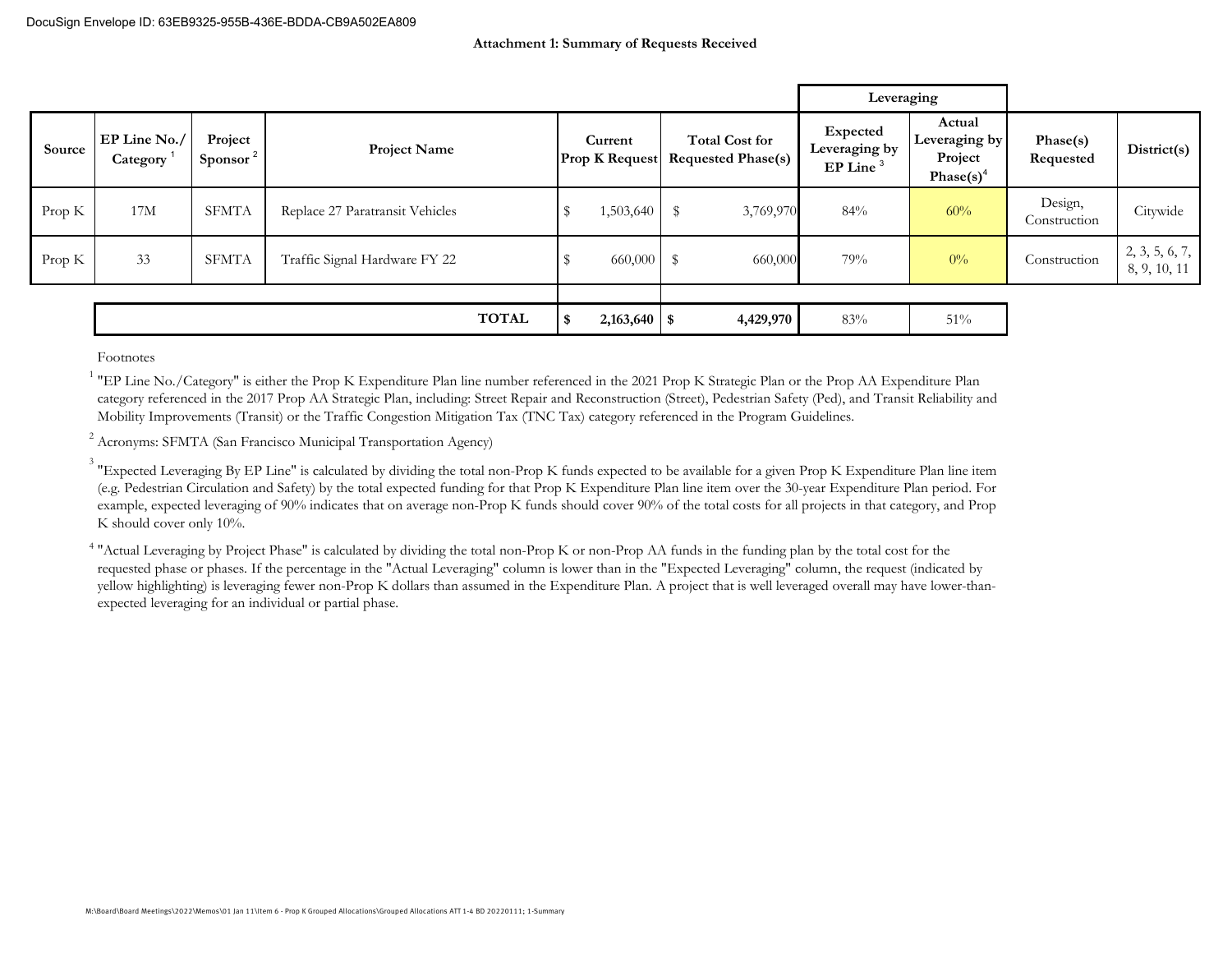| EP Line No./<br>Category | Project<br><b>Sponsor</b> | <b>Project Name</b>                     | Prop K Funds<br>Requested | <b>Project Description</b>                                                                                                                                                                                                                                                                                                                                                                                                                                                                                                                                                                                                                                                                                                                                          |
|--------------------------|---------------------------|-----------------------------------------|---------------------------|---------------------------------------------------------------------------------------------------------------------------------------------------------------------------------------------------------------------------------------------------------------------------------------------------------------------------------------------------------------------------------------------------------------------------------------------------------------------------------------------------------------------------------------------------------------------------------------------------------------------------------------------------------------------------------------------------------------------------------------------------------------------|
| 17M                      | <b>SFMTA</b>              | Replace 27 Paratransit<br>Vehicles      | \$<br>1,503,640           | Funds will be used to replace 27 paratransit vehicles that have reached the ends of their<br>useful lives. This procurement includes 26 vehicles with capacity for up to 14 ambulatory<br>passengers or 6 ambulatory passengers with up to 4 wheelchair passengers. The<br>procurement also includes one vehicle with a smaller footprint and less capacity but better<br>maneuverability for service to narrow streets and small parking areas. Procuring different<br>models of vehicles will provide operational flexibility for the ridership demands and service<br>routes. SFMTA will work with stakeholders over the next two months to finalize<br>specifications for the vehicle configurations. Vehicles are expected to be in service by<br>Summer 2023. |
| 33                       | <b>SFMTA</b>              | Traffic Signal Hardware<br><b>FY 22</b> | \$<br>660,000             | Requested funds will be used to replace accessible pedestrian signals, signal controller<br>cabinets, and battery backup system cabinets that have exceeded or are nearing the end of<br>their useful life. Replacing the traffic signal hardware will help maintain SFMTA's traffic<br>safety assets in a state of good repair, which is critical to ensuring a safe and reliable<br>transportation system. Work will be carried out by City forces and all new equipment will<br>be operational by Summer 2024.                                                                                                                                                                                                                                                   |
|                          |                           | <b>TOTAL</b>                            | \$2,163,640               |                                                                                                                                                                                                                                                                                                                                                                                                                                                                                                                                                                                                                                                                                                                                                                     |

**Attachment 2: Brief Project Descriptions <sup>1</sup>**

<sup>1</sup> See Attachment 1 for footnotes.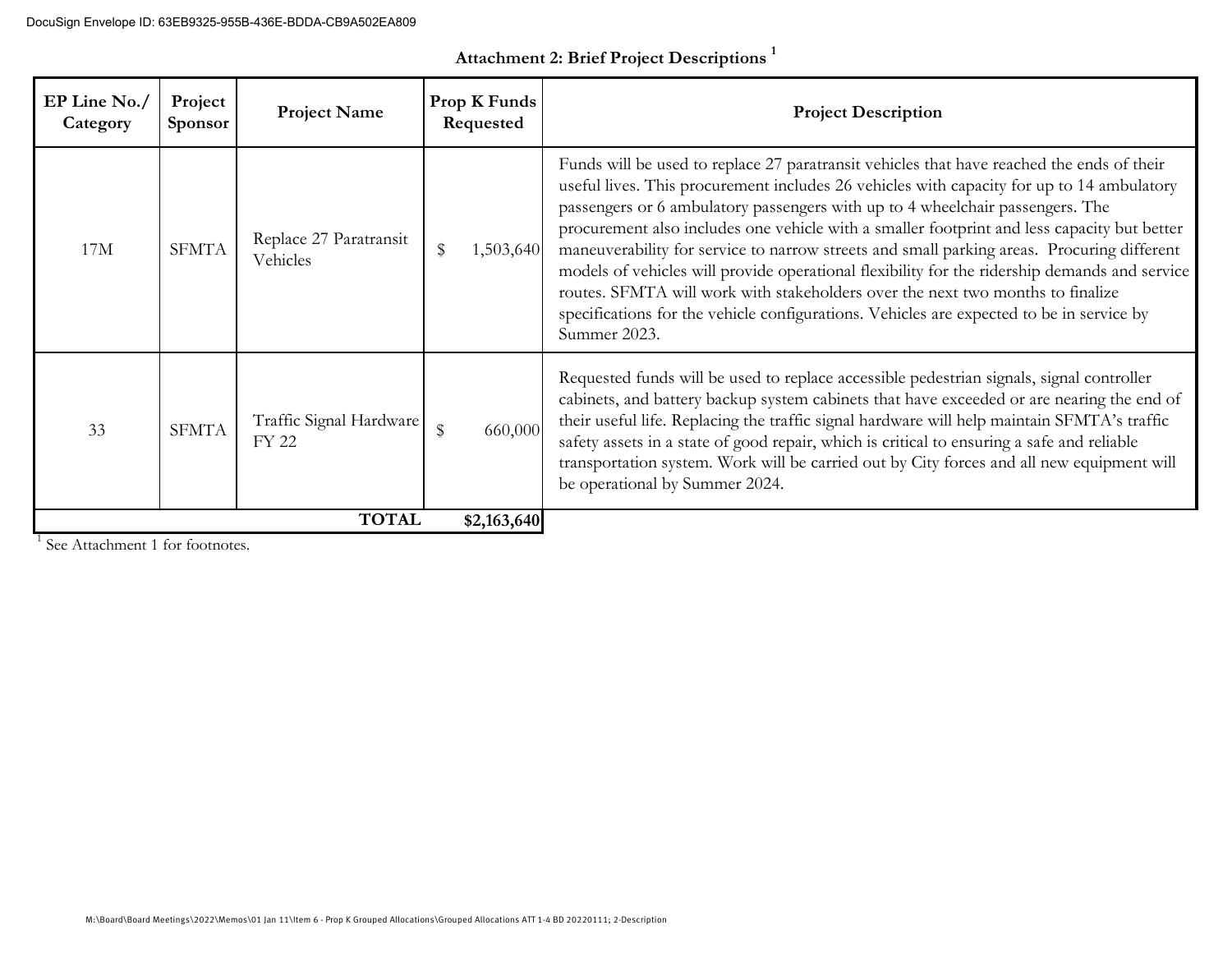| EP Line<br>No. /<br>Category | Project<br><b>Sponsor</b> | <b>Project Name</b>             |    | Prop K Funds<br>Recommended | Recommendations                                                                                                                                                                                                                                                                                                                                                                                                                                                                                                                                                                                                                                                                                              |
|------------------------------|---------------------------|---------------------------------|----|-----------------------------|--------------------------------------------------------------------------------------------------------------------------------------------------------------------------------------------------------------------------------------------------------------------------------------------------------------------------------------------------------------------------------------------------------------------------------------------------------------------------------------------------------------------------------------------------------------------------------------------------------------------------------------------------------------------------------------------------------------|
| 17M                          | <b>SFMTA</b>              | Replace 27 Paratransit Vehicles | s  | 1,503,640                   | 5-Year Prioritization Program (5YPP) Amendment: The<br>recommended allocation is contingent upon amendment of the<br>Vehicles-Muni 5YPP. See attached 5YPP amendment for details.<br><b>Multi-phase allocation</b> is recommended given the short 2-<br>month duration of the design phase which is required to finalize<br>the vehicle specifications, service requirements and any desirable<br>feature upgrades. Cost estimate is based on experience from<br>previous procurements and manufacturer price lists, with an 8%<br>contingency to cover any cost increases arising from the<br>stakeholder outreach during the design phase. See attached<br>allocation request form for additional details. |
| 33                           | <b>SFMTA</b>              | Traffic Signal Hardware FY 22   |    | 660,000                     |                                                                                                                                                                                                                                                                                                                                                                                                                                                                                                                                                                                                                                                                                                              |
|                              |                           | <b>TOTAL</b>                    | \$ | 2,163,640                   |                                                                                                                                                                                                                                                                                                                                                                                                                                                                                                                                                                                                                                                                                                              |

<sup>1</sup> See Attachment 1 for footnotes.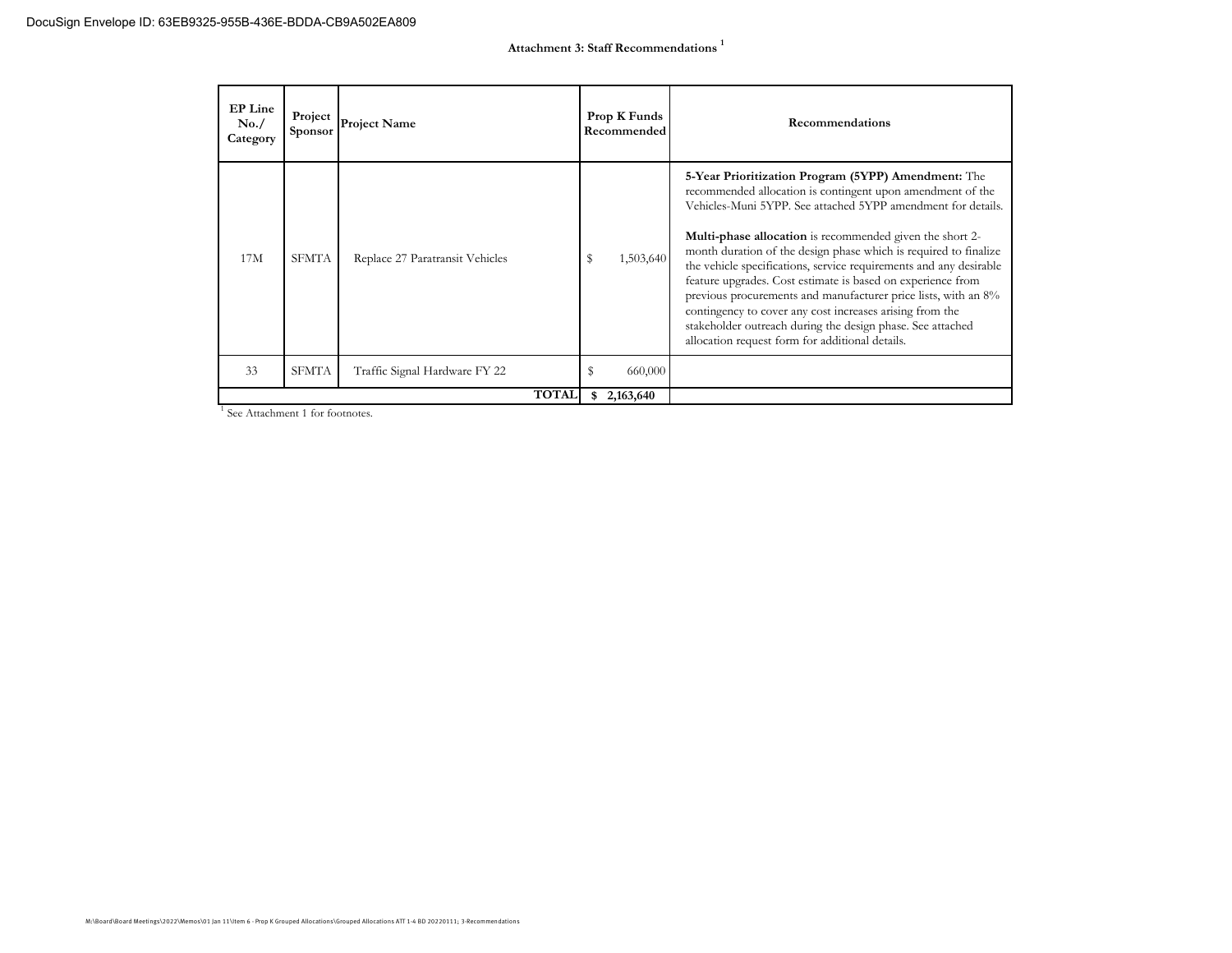#### **Attachment 4. Prop K Allocation Summary - FY2021/22**

| <b>PROP K SALES TAX</b> |  |            |  |            |  |                  |  |            |            |            |
|-------------------------|--|------------|--|------------|--|------------------|--|------------|------------|------------|
|                         |  |            |  |            |  |                  |  |            |            |            |
| FY2021/22               |  | Total      |  | FY 2021/22 |  | FY 2022/23       |  | FY 2023/24 | FY 2024/25 | FY 2025/26 |
| Prior Allocations       |  | 47,253,178 |  | 16.996.381 |  | 18,798,044       |  | 8,423,632  | 2,151,909  | 883,212    |
| Current Request(s)      |  | 2,163,640  |  | $\sim$ 1   |  | $1,903,640$   \$ |  | 230,000    | 30,000     |            |
| New Total Allocations   |  | 49,416,818 |  | 16,996,381 |  | 20,701,684       |  | 8,653,632  | 2,181,909  | 883,212    |

The above table shows maximum annual cash flow for all FY 2021/22 allocations and appropriations approved to date, along with the current recommended allocation(s) and appropriation.



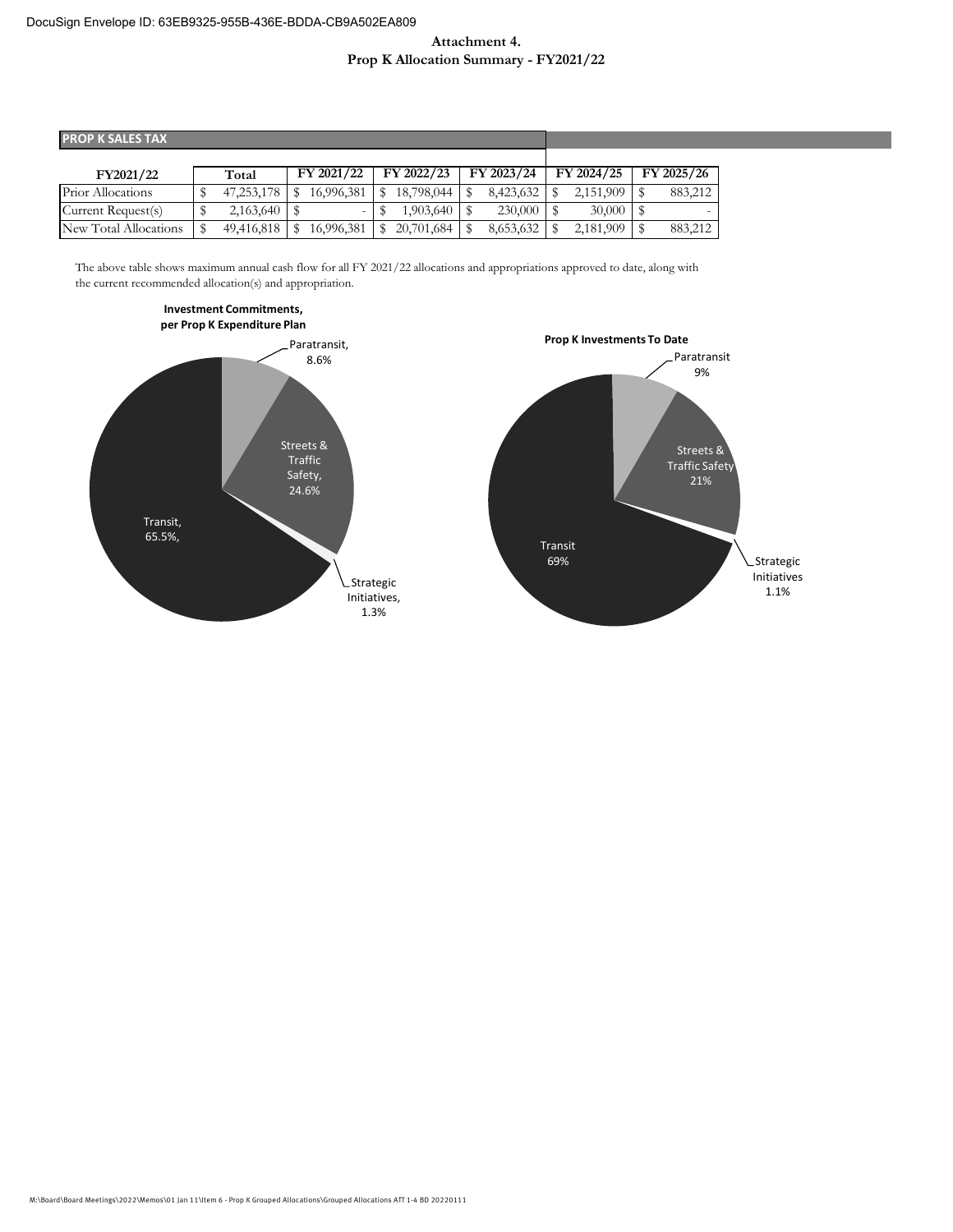**Attachment 5, Item 6 - Board: January 11, 2022**

# **San Francisco County Transportation Authority Allocation Request Form**

| FY of Allocation Action:   FY2021/22                 |                                                                  |  |
|------------------------------------------------------|------------------------------------------------------------------|--|
| <b>Project Name:</b> Replace 27 Paratransit Vehicles |                                                                  |  |
|                                                      | Grant Recipient:   San Francisco Municipal Transportation Agency |  |

# **EXPENDITURE PLAN INFORMATION**

| <b>PROP K Expenditure Plans   Vehicles - MUNI</b> |  |
|---------------------------------------------------|--|
| <b>Current PROP K Request:   \$1,503,640</b>      |  |
| Supervisorial District   Citywide                 |  |

# **REQUEST**

# **Brief Project Description**

Replace 27 paratransit vehicles that have reached the ends of their useful lives. Two types of vehicles will be procured: 26 vans accommodating up to 14 passengers, one smaller van with better maneuverability for use in narrow streets and destinations with limited space. Procuring different models of vehicles will provide operational flexibility for the ridership demands and service routes. SFMTA will work with stakeholders to develop specifications for the vehicle configurations. Specifications will be finalized by Spring 2022 and vehicles will be approved for service by Summer 2023.

# **Detailed Scope, Project Benefits and Community Outreach**

See attached background and detailed scope.

# **Project Location**

All San Francisco Paratransit service area

# **Project Phase(s)**

Design Engineering (PS&E), Construction (CON)

# **Justification for Multi-phase Request**

Multi-phase allocation is recommended given the short 2-month duration of the design phase which is required to finalize the vehicle specifications, service requirements and any desirable feature upgrades. Cost estimate is based on experience from previous procurements and manufacturer price lists, with an 8% contingency to cover any cost increases arising from the stakeholder outreach during the design phase.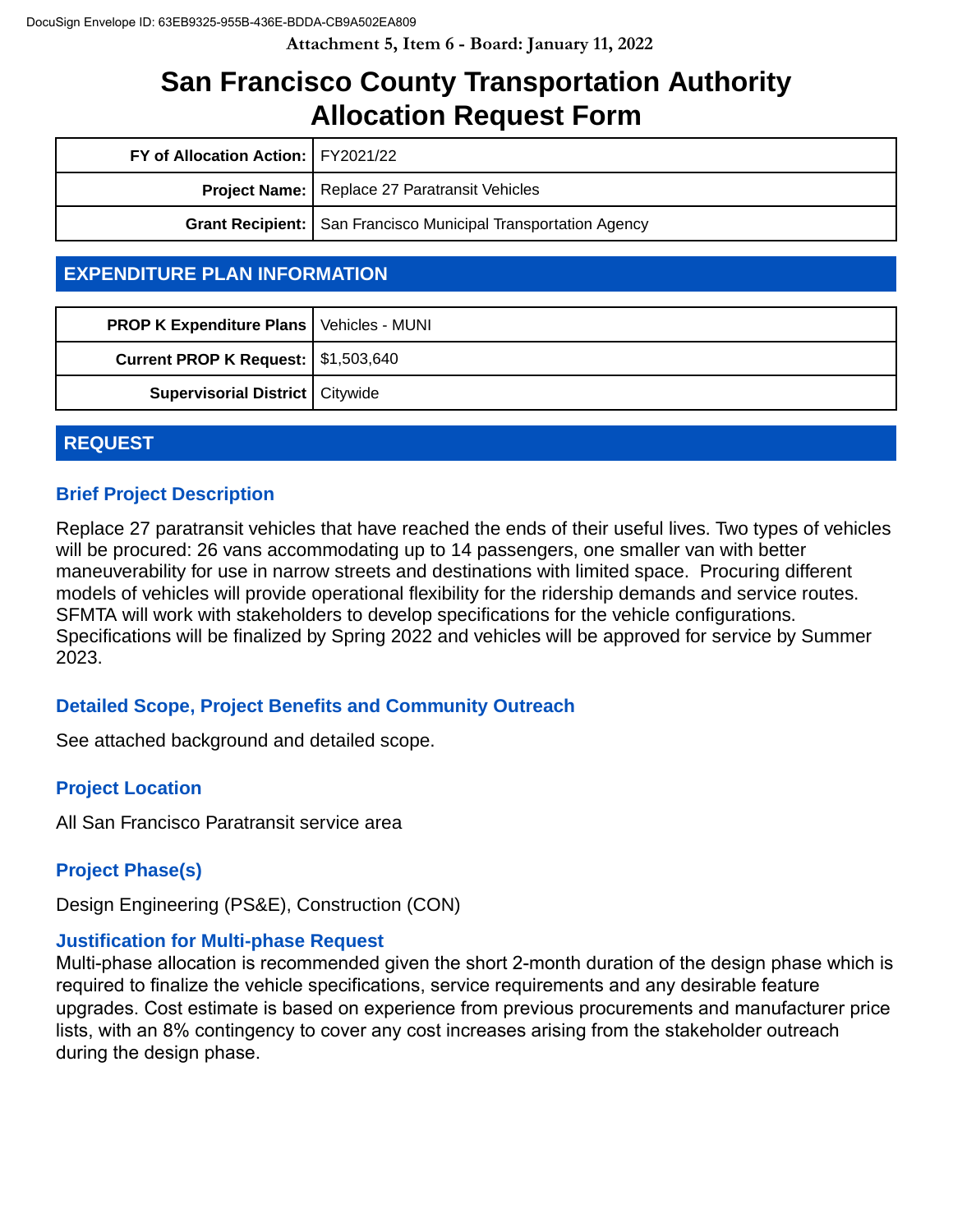| <b>5YPP/STRATEGIC PLAN INFORMATION</b>                                             |  |  |  |  |
|------------------------------------------------------------------------------------|--|--|--|--|
| Type of Project in the Prop K 5YPP/Prop   New Project<br><b>AA Strategic Plan?</b> |  |  |  |  |

### **Justification for Necessary Amendment**

Request includes an amendment to the Vehicles-Muni 5YPP to reprogram \$1,503,640 in Prop K funds deobligated from the 67 40-foot and 50 60-foot Low Floor Hybrid Diesel Motor Coaches project to the subject project. The funds are not needed for the motor coach project because there was a change order cost reduction reflecting reduced need for spare parts and special tools.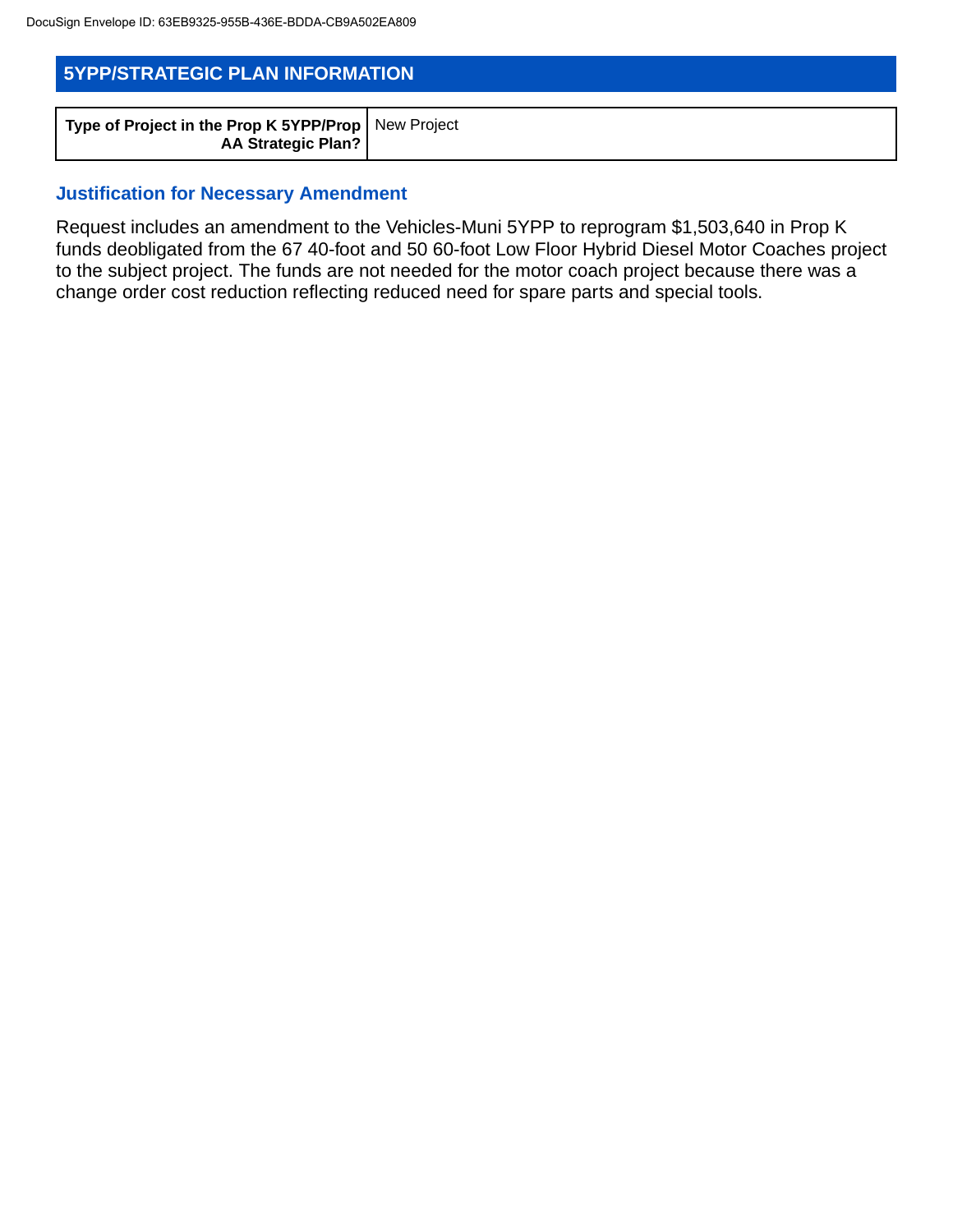#### **Scope and Background ‐ Replace 27 Paratransit Vehicles**

Under the Americans with Disabilities Act (ADA), the San Francisco Municipal Transportation Agency (SFMTA) is responsible for providing paratransit services to people with disabilities, who are unable to independently access bus or light rail services some or all of the time and are certified eligible for paratransit services according to federal guidelines.

The SFMTA provides paratransit services to ADA-eligible passengers via a variety of modes administered under contract by its Paratransit Broker. One of the paratransit modes offered by the SFMTA is its SF Access service, which provides prescheduled, shared-ride door-to-door van service using a fleet of City-owned vehicles. The SFMTA's SF Access active fleet of 130 vehicles consists of 92 cutaway vans, 28 minivans, and 10 sedans. SFMTA also makes use of a reserve fleet consisting of 20 cutaways, bringing the SF Access fleet to a total of 150 vehicles. Reserve fleet vehicles have passed their expected useful lives but remain in use to meet demand.

The 27 paratransit vehicles in the scope of the subject request are needed to replace cutaway vans in the active fleet that have reached the ends of their useful lives. The Paratransit Vehicle Procurement Program will also procure, without Prop K funds, another 20 cutaways to expand the SF Access active fleet to 150, allowing the reserve fleet – all of which have exceeded their expected useful lives – to be retired. Together, the replacement and expansion procurements lower the average age of the SF Access fleet to less than the expected useful life, reduce maintenance costs and increase reliability.

The requested funds will be used for procuring the 27 replacement vehicles at an estimated cost of \$3,769,970. These 27 replacement vehicles will consist of 26 gasoline-powered Ford Transit Model E-450 vans and 1 gasoline-powered Ford Model T-350 van. The Ford E-450 offers more seating and wheelchair capacities than the T-350, accommodating up to 14 ambulatory passengers, or up to 4 ambulatory passengers with a maximum of 4 wheelchair passengers. The Ford T-350 can accommodate up to 6 passengers, or 4 ambulatory passengers with a maximum 2 wheelchair passengers. The smaller vehicle has a smaller footprint and offers better maneuverability for service to narrow streets and small parking areas. Procuring different models of vehicles provides operational flexibility for the ridership demands and service routes. SFMTA fleet engineers have evaluated battery-electric paratransit vehicles and determined that such vehicles as are currently available do not meet the performance requirements of San Francisco's challenging service environment.

Delivery of the project will require a design phase as well as a construction phase. The design phase of the project will include research to ascertain what features are available in the marketplace, determine design preferences for the vehicles and identify a qualified vendor. The project team will reach out to the SFMTA's Accessible Services division, the Muni Accessibility Advisory Committee, maintenance staff and the Paratransit broker to define the vehicle specifications, service requirements and any desirable feature upgrades. Potential upgrades include features or components that might provide better and more reliable service such as reconfigured seating, better and more comfortable seats, more reliable wheelchair ramps or lifts, low floor options, improved doors, etc. SFMTA's cost estimate is based on experience from previous procurements and manufacturer price lists, with a contingency to cover any increases arising from the stakeholder outreach. The design phase is anticipated to be done by March 2022.

The construction phase of the project will include procurement, project management, contract administration, vehicle inspections, testing and acceptance, vehicle registration and placing the vehicles into service. All vehicles are anticipated be delivered and accepted by September 2023.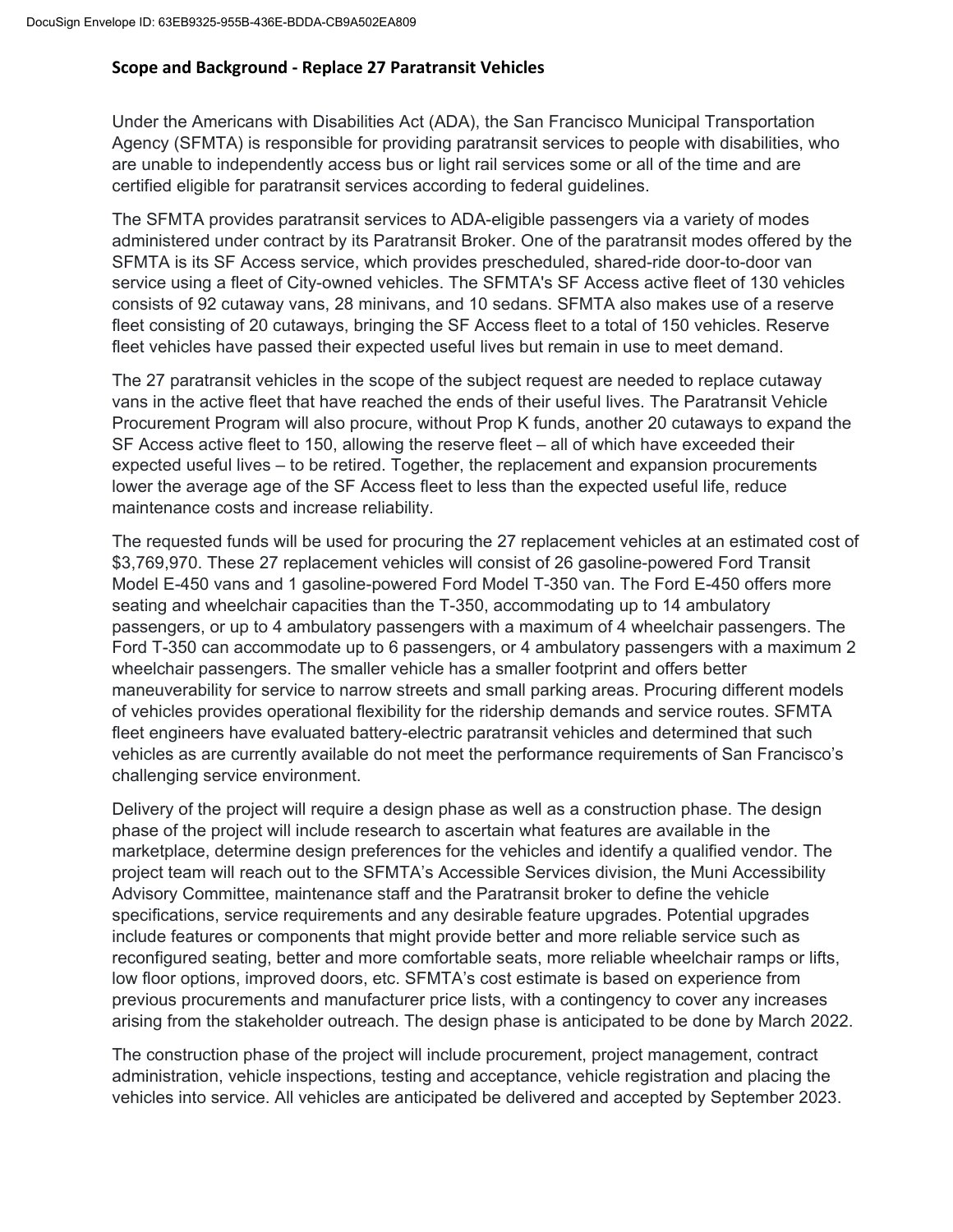### **Scope and Background ‐ Replace 27 Paratransit Vehicles**

The full range of paratransit services provided by the SFMTA for ADA-eligible paratransit users includes:

- Paratransit Taxi Provides individual paratransit taxi trips using sedans and wheelchair accessible ramped taxis operated by private companies.
- SF Access Provides pre-scheduled, shared-ride door-to-door van service in City-owned vehicles operated under contract.
- Intercounty Pre-scheduled paratransit trips to or from Muni's service area in San Francisco, and to or from destinations in Alameda County, Marin, and Contra Costa County. These latter trips are provided by the East Bay Paratransit Consortium and Whistle Stop Wheels through brokered agreements.
- Group Van Provides pre-scheduled group trips for paratransit users who are going to a common destination such as Adult Day Health Centers, developmentally disabled worksites, senior nutrition programs, etc.
- Department of Aging and Adult Services Group Van Provides pre-scheduled group van services to senior centers funded by the Department of Aging & Adult Services.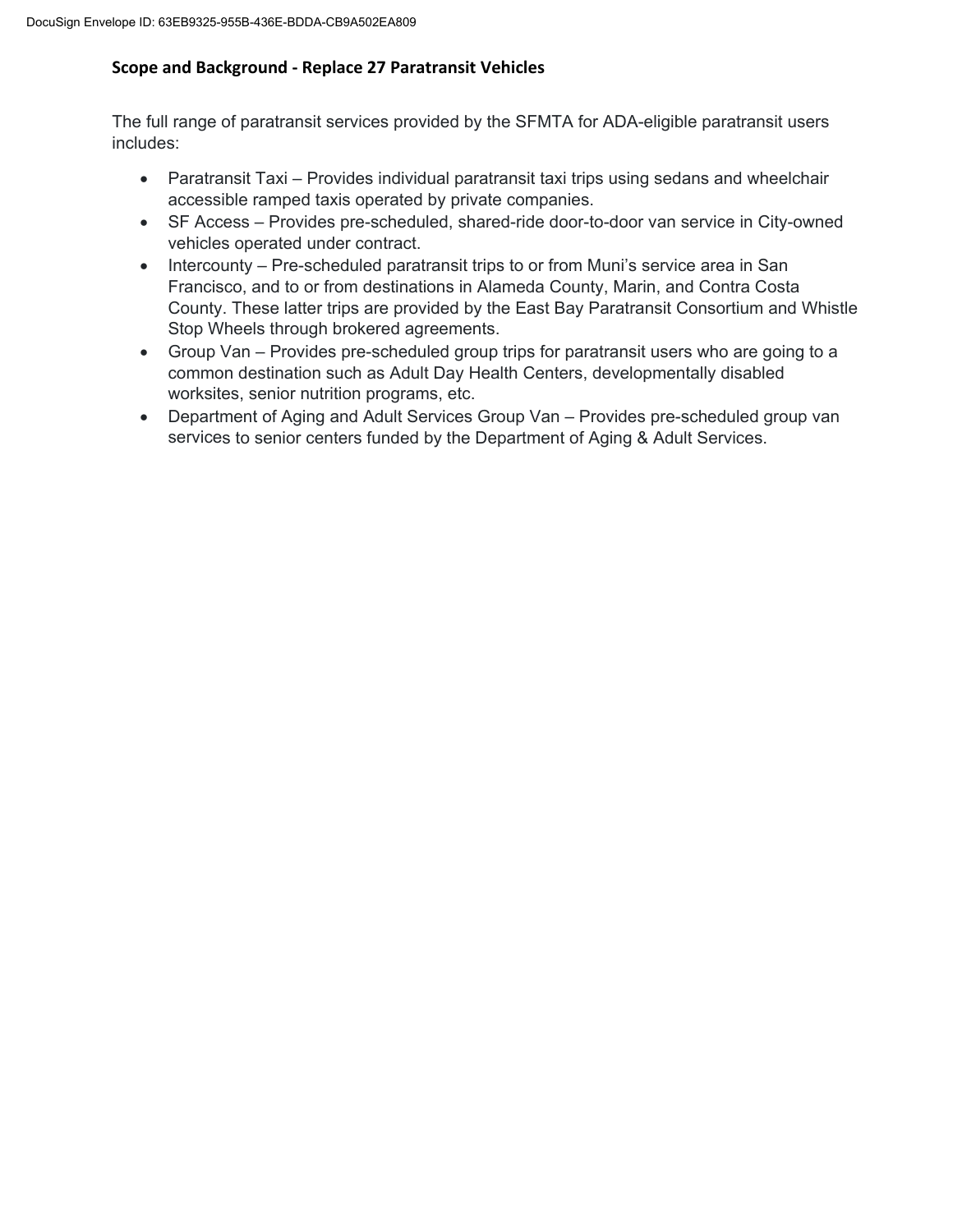| FY of Allocation Action:   FY2021/22                 |                                                                         |  |
|------------------------------------------------------|-------------------------------------------------------------------------|--|
| <b>Project Name:</b> Replace 27 Paratransit Vehicles |                                                                         |  |
|                                                      | <b>Grant Recipient:   San Francisco Municipal Transportation Agency</b> |  |

# **ENVIRONMENTAL CLEARANCE**

**Environmental Type:** Categorically Exempt

# **PROJECT DELIVERY MILESTONES**

| <b>Phase</b>                                         |             | <b>Start</b>         | <b>End</b>  |                      |  |  |
|------------------------------------------------------|-------------|----------------------|-------------|----------------------|--|--|
|                                                      | Quarter     | <b>Calendar Year</b> | Quarter     | <b>Calendar Year</b> |  |  |
| Planning/Conceptual Engineering (PLAN)               |             |                      |             |                      |  |  |
| Environmental Studies (PA&ED)                        |             |                      |             |                      |  |  |
| Right of Way                                         |             |                      |             |                      |  |  |
| Design Engineering (PS&E)                            | Jan-Feb-Mar | 2022                 | Jan-Feb-Mar | 2022                 |  |  |
| <b>Advertise Construction</b>                        |             |                      |             |                      |  |  |
| Start Construction (e.g. Award Contract)             | Jan-Feb-Mar | 2022                 |             |                      |  |  |
| Operations (OP)                                      |             |                      |             |                      |  |  |
| Open for Use                                         |             |                      | Apr-May-Jun | 2023                 |  |  |
| Project Completion (means last eligible expenditure) |             |                      | Apr-May-Jun | 2023                 |  |  |

# **SCHEDULE DETAILS**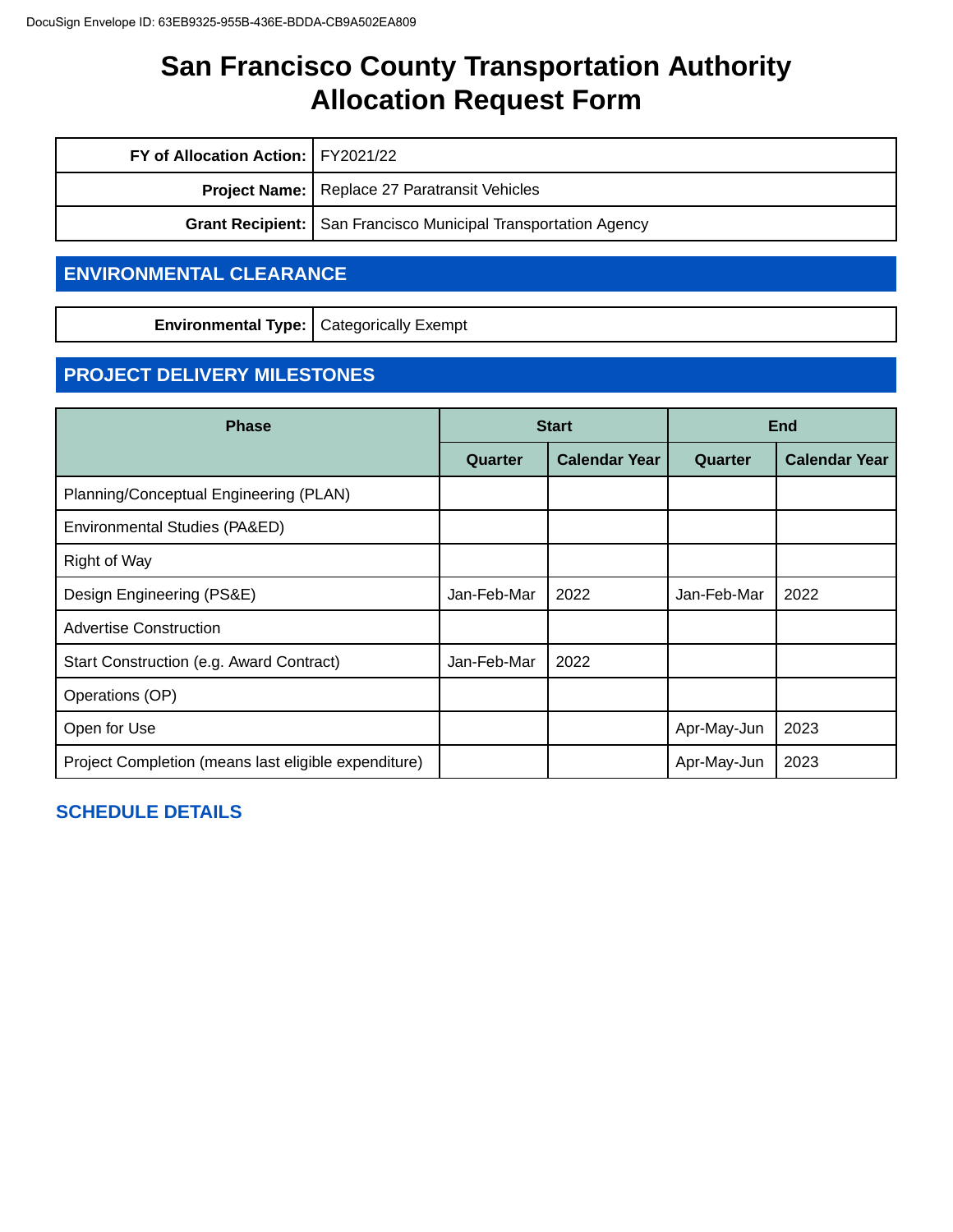| FY of Allocation Action:   FY2021/22                 |                                                                  |  |
|------------------------------------------------------|------------------------------------------------------------------|--|
| <b>Project Name:</b> Replace 27 Paratransit Vehicles |                                                                  |  |
|                                                      | Grant Recipient:   San Francisco Municipal Transportation Agency |  |

# **FUNDING PLAN - FOR CURRENT REQUEST**

| <b>Fund Source</b>                      | <b>Planned</b> | Programmed | <b>Allocated</b> | <b>Project Total</b> |
|-----------------------------------------|----------------|------------|------------------|----------------------|
| EP-117M: Vehicles - MUNI                | \$1,503,640    | \$0        | \$0              | \$1,503,640          |
| FTA Section 5307                        | \$0            | \$0        | \$2,266,330      | \$2,266,330          |
| <b>Phases In Current Request Total:</b> | \$1,503,640    | \$0        | \$2,266,330      | \$3,769,970          |

# **COST SUMMARY**

| <b>Phase</b>                    | <b>Total Cost</b> | <b>PROPK-</b><br><b>Current</b><br><b>Request</b> | <b>Source of Cost Estimate</b>        |
|---------------------------------|-------------------|---------------------------------------------------|---------------------------------------|
| Planning/Conceptual Engineering | \$0               |                                                   |                                       |
| <b>Environmental Studies</b>    | \$0               |                                                   |                                       |
| Right of Way                    | \$0               |                                                   |                                       |
| Design Engineering              | \$40,000          | \$40,000                                          | Experience from previous procurements |
| Construction                    | \$3,729,970       | \$1,463,640                                       | <b>Manufacturer Price Lists</b>       |
| Operations                      | \$0               |                                                   |                                       |
| Total:                          | \$3,769,970       | \$40,000                                          | \$1,463,640                           |

| % Complete of Design: 0.0%           |  |
|--------------------------------------|--|
| <b>As of Date: 12/17/2021</b>        |  |
| <b>Expected Useful Life:</b> 5 Years |  |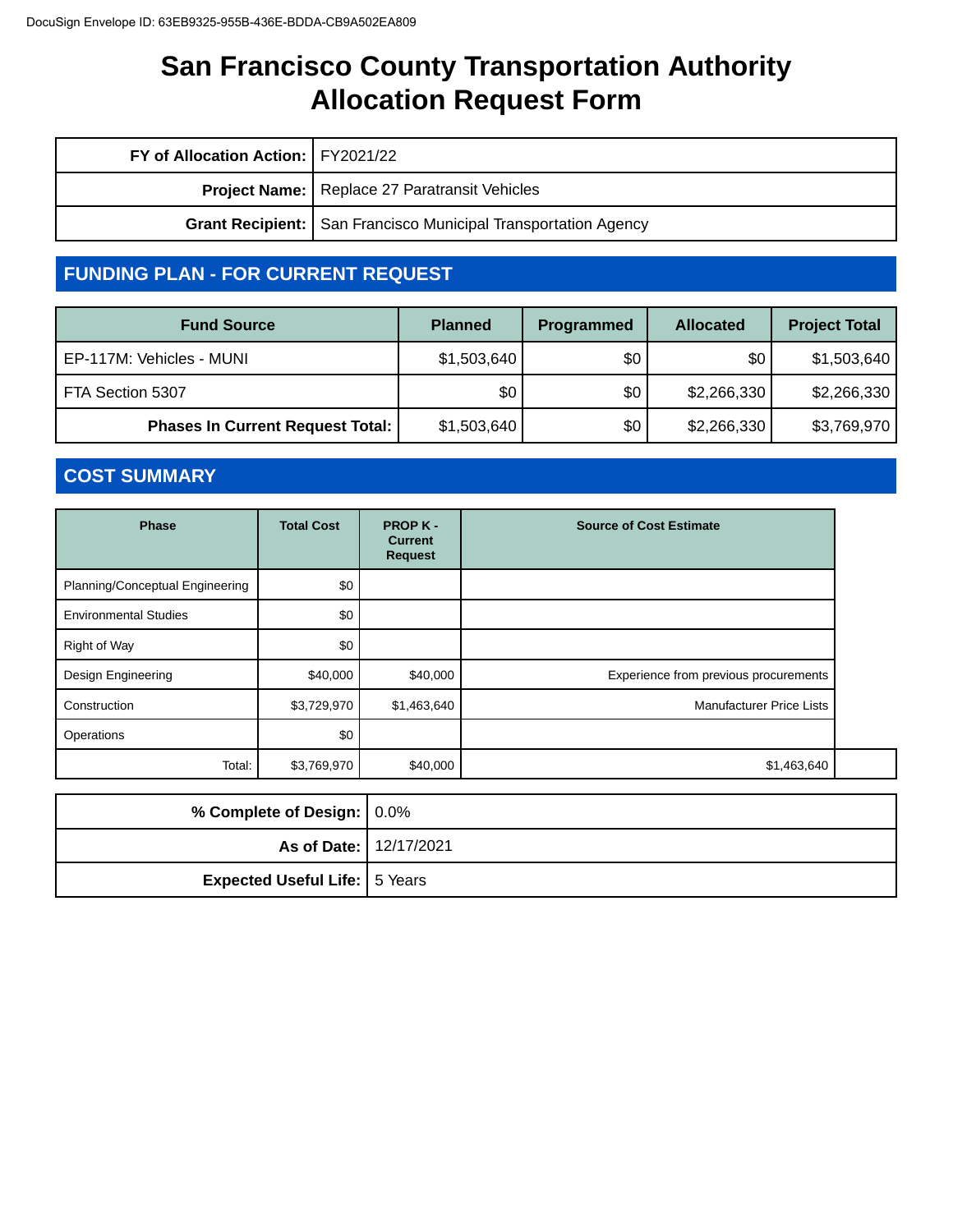# **MAJOR LINE ITEM BUDGET - Replace 27 Paratransit Vehicles**

| SUMMARY BY MAJOR LINE ITEM (BY AGENCY LABOR BY TASK) |    |               |                    |    |              |    |                   |                                   |
|------------------------------------------------------|----|---------------|--------------------|----|--------------|----|-------------------|-----------------------------------|
| <b>Budget Line Item</b>                              |    | <b>Totals</b> | $%$ of<br>contract |    | <b>SFMTA</b> |    | <b>Consultant</b> | <b>Vendor</b><br><b>Unit Cost</b> |
| 1. Design                                            | \$ | 40,000        | 1%                 | \$ | 40,000       |    |                   |                                   |
| l2. Procurement                                      |    |               |                    |    |              |    |                   |                                   |
| <b>Construction Management</b>                       |    |               |                    |    |              |    |                   |                                   |
| <b>Project Management</b>                            | \$ | 50,000        | 1%                 | \$ | 50,000       |    |                   |                                   |
| <b>Contract Admin</b>                                | \$ | 25,000        | $1\%$              | \$ | 25,000       |    |                   |                                   |
| Other Direct Cost *                                  | \$ | 26,314        | 1%                 | \$ | 26,314       |    |                   |                                   |
| Manufacturing oversight **                           | \$ | 60,465        | 2%                 |    |              | \$ | 60,465            |                                   |
| Construction                                         |    |               |                    |    |              |    |                   |                                   |
| Ford Transit E450 (Replacement) - 26                 | \$ | 3,156,400     | 85%                |    |              |    |                   | \$<br>121,400                     |
| Ford T350 (Replacement) - 1                          | \$ | 100,300       | 3%                 |    |              |    |                   | 100,300<br>\$                     |
| Contingency                                          | \$ | 311,491       | 8%                 |    |              |    |                   |                                   |
| <b>Procurement Subtotal</b>                          | \$ | 3,729,970     |                    |    |              |    |                   |                                   |
| <b>TOTAL PROCUREMENT PHASE</b>                       | S  | 3,769,970     |                    | \$ | 141,314      | \$ | 60,465            |                                   |

\* Travel costs associated with the First Article Inspection and random inspections during the production build.

\*\* Onsite inspection support, First Article Inspection Report, First Article component validations and audit support.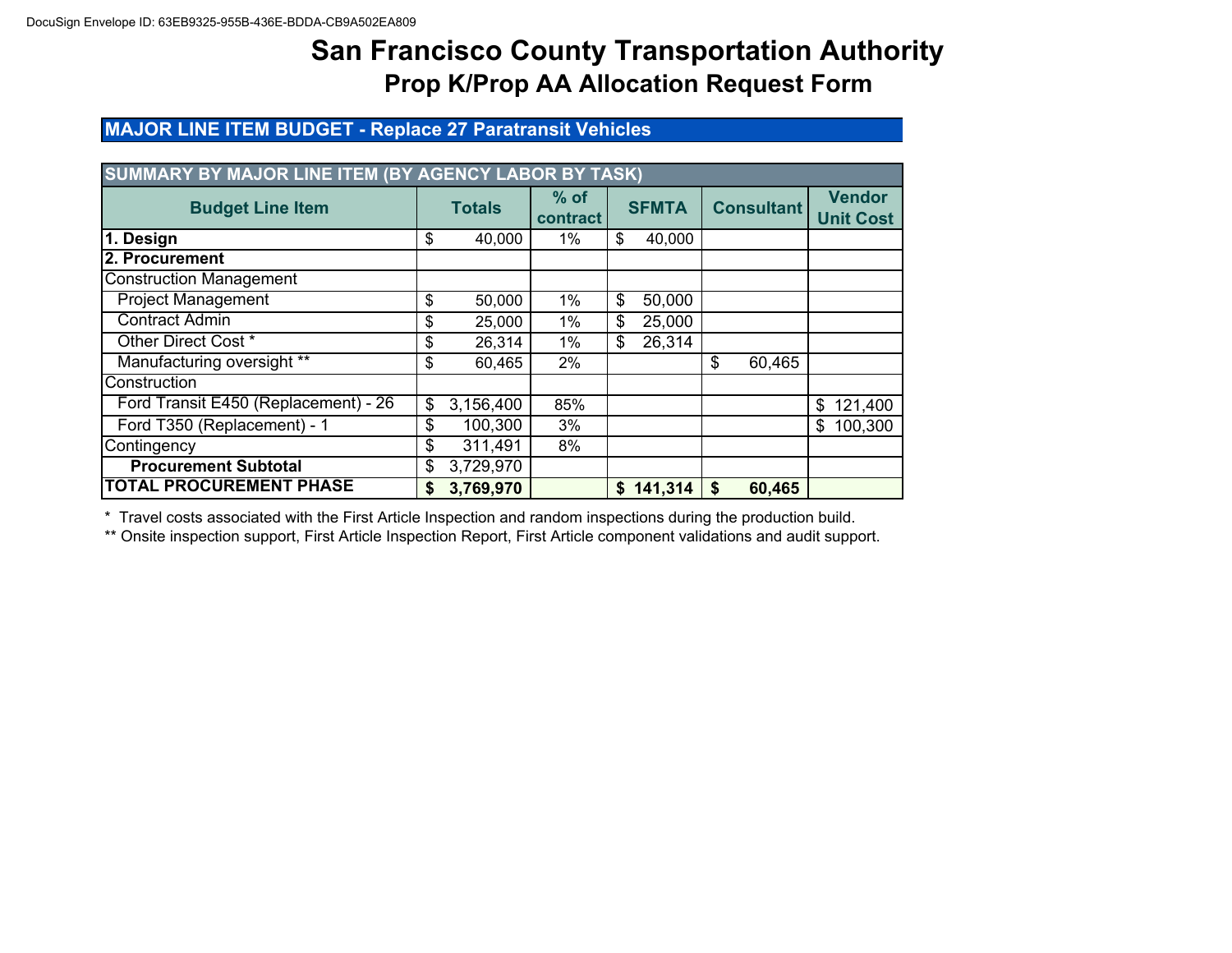| FY of Allocation Action:   FY2021/22 |                                                                  |
|--------------------------------------|------------------------------------------------------------------|
|                                      | <b>Project Name:</b> Replace 27 Paratransit Vehicles             |
|                                      | Grant Recipient:   San Francisco Municipal Transportation Agency |

# **SFCTA RECOMMENDATION**

| <b>Resolution Number:</b> I |             | <b>Resolution Date: I</b>       |             |
|-----------------------------|-------------|---------------------------------|-------------|
| Total PROP K Requested:     | \$1,503,640 | <b>Total PROP K Recommended</b> | \$1,503,640 |

| <b>SGA Project</b><br>Number:                         |                                                         |            |                                       | Name:      | Design | Replace 27 Paratransit Vehicles - |              |
|-------------------------------------------------------|---------------------------------------------------------|------------|---------------------------------------|------------|--------|-----------------------------------|--------------|
| Sponsor:                                              | San Francisco Municipal<br><b>Transportation Agency</b> |            | <b>Expiration Date:</b><br>09/30/2022 |            |        |                                   |              |
| Phase:                                                | Design Engineering                                      |            | 100.0%<br><b>Fundshare:</b>           |            |        |                                   |              |
| <b>Cash Flow Distribution Schedule by Fiscal Year</b> |                                                         |            |                                       |            |        |                                   |              |
| <b>Fund Source</b>                                    | FY 2021/22                                              | FY 2022/23 | FY 2023/24                            | FY 2024/25 |        | FY 2025/26                        | <b>Total</b> |
| PROP K EP-117M                                        | \$40,000                                                | \$0        | \$0                                   |            | \$0    | \$0                               | \$40,000     |

#### **Deliverables**

1. Quarterly progress reports shall include % complete of design, work performed in the prior quarter including outreach performed, work anticipated to be performed in the upcoming quarter, and any issues that may impact schedule, in addition to all other requirements described in the Standard Grant Agreement.

2. On completion of design (anticipated by March 2022) provide lists of design preferences identified, and any upgraded features or components specified for the new vehicles such as low floor options, reconfigured seating, and/or improved seats, wheelchair ramps, wheelchair lifts or doors.

#### **Special Conditions**

1. The recommended allocation is contingent upon amendment of the Vehicles-Muni 5YPP. See attached 5YPP amendment for details.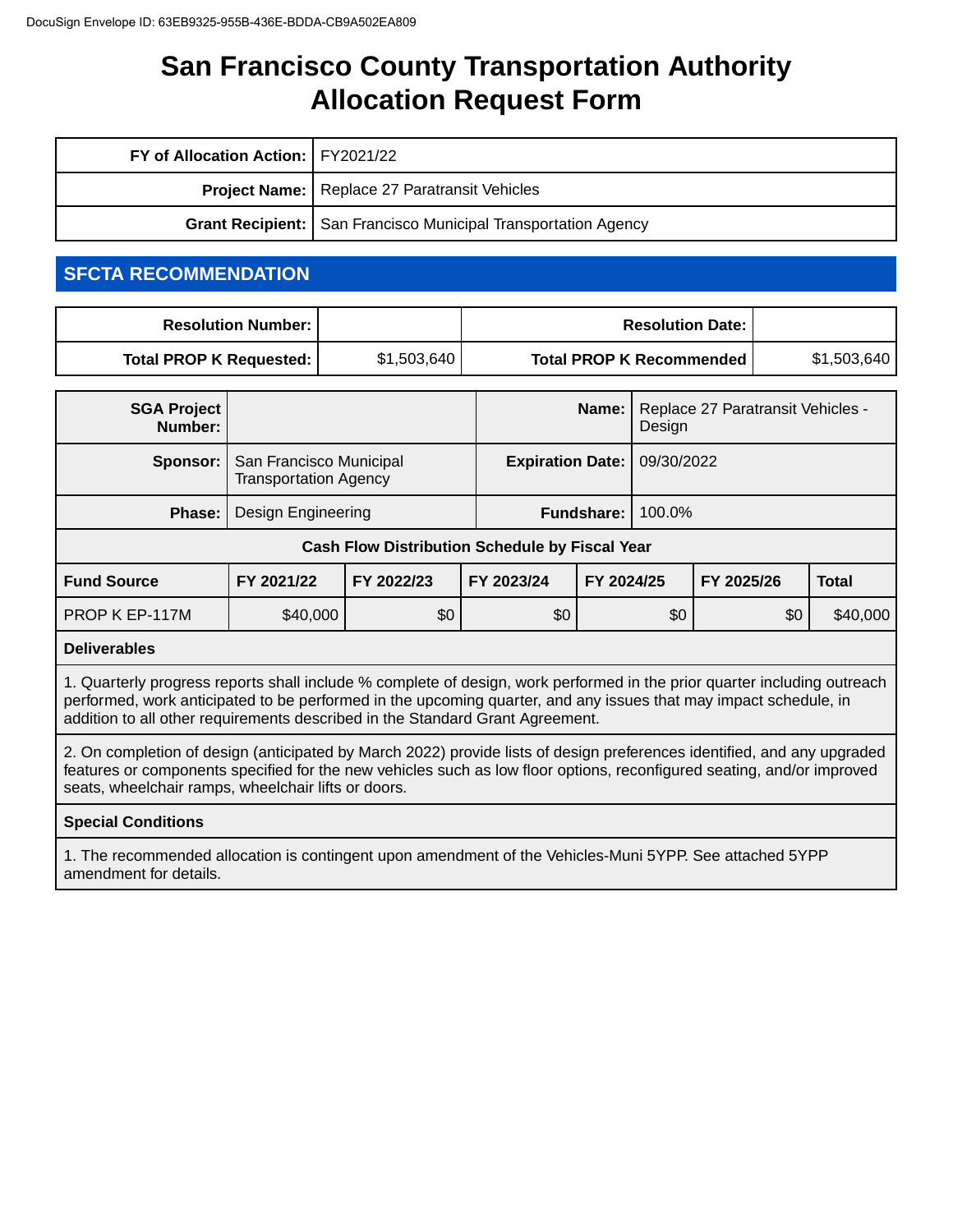| <b>SGA Project</b><br>Number:                                                                                                                                                                                                                                                                                                                                                                                                                                                                                        |                                                         |                                                       | Name:                   | Replacement of 27 Paratransit<br>Vehicles - Construction |            |            |              |
|----------------------------------------------------------------------------------------------------------------------------------------------------------------------------------------------------------------------------------------------------------------------------------------------------------------------------------------------------------------------------------------------------------------------------------------------------------------------------------------------------------------------|---------------------------------------------------------|-------------------------------------------------------|-------------------------|----------------------------------------------------------|------------|------------|--------------|
| Sponsor:                                                                                                                                                                                                                                                                                                                                                                                                                                                                                                             | San Francisco Municipal<br><b>Transportation Agency</b> |                                                       | <b>Expiration Date:</b> |                                                          | 06/30/2024 |            |              |
| Phase:                                                                                                                                                                                                                                                                                                                                                                                                                                                                                                               | Construction                                            |                                                       |                         | Fundshare:                                               | 38.58%     |            |              |
|                                                                                                                                                                                                                                                                                                                                                                                                                                                                                                                      |                                                         | <b>Cash Flow Distribution Schedule by Fiscal Year</b> |                         |                                                          |            |            |              |
| <b>Fund Source</b>                                                                                                                                                                                                                                                                                                                                                                                                                                                                                                   | FY 2021/22                                              | FY 2022/23                                            | FY 2023/24              | FY 2024/25                                               |            | FY 2025/26 | <b>Total</b> |
| PROP K EP-117M                                                                                                                                                                                                                                                                                                                                                                                                                                                                                                       | \$0                                                     | \$1,463,640                                           | \$0                     |                                                          | \$0        | \$0        | \$1,463,640  |
| <b>Deliverables</b>                                                                                                                                                                                                                                                                                                                                                                                                                                                                                                  |                                                         |                                                       |                         |                                                          |            |            |              |
| 1. Quarterly progress reports (QPRs) shall include % complete to date, photos of vehicles received, upcoming project<br>milestones (e.g. pilot vehicle, delivery, acceptance, revenue service), and delivery updates including work performed in<br>the prior quarter, work anticipated to be performed in the upcoming quarter, number of vehicles received or placed in<br>service, and any issues that could impact delivery, in addition to all other requirements described in the Standard Grant<br>Agreement. |                                                         |                                                       |                         |                                                          |            |            |              |
| 2. Upon receipt of the first vehicle of each type, provide two digital photos of the new vehicle, with at least one photo<br>showing the Prop K decal affixed to the vehicle. See SGA for guidance.                                                                                                                                                                                                                                                                                                                  |                                                         |                                                       |                         |                                                          |            |            |              |
| <b>Special Conditions</b>                                                                                                                                                                                                                                                                                                                                                                                                                                                                                            |                                                         |                                                       |                         |                                                          |            |            |              |
| 1. The recommended allocation is contingent upon amendment of the Vehicles-Muni 5YPP. See attached 5YPP<br>amendment for details.                                                                                                                                                                                                                                                                                                                                                                                    |                                                         |                                                       |                         |                                                          |            |            |              |

| <b>Metric</b>                       | <b>PROP K</b> | <b>TNC TAX</b> | <b>PROP AA</b>          |
|-------------------------------------|---------------|----------------|-------------------------|
| Actual Leveraging - Current Request | 60.12%        |                | No TNC TAX   No PROP AA |
| Actual Leveraging - This Project    | 60.12%        |                | No TNC TAX   No PROP AA |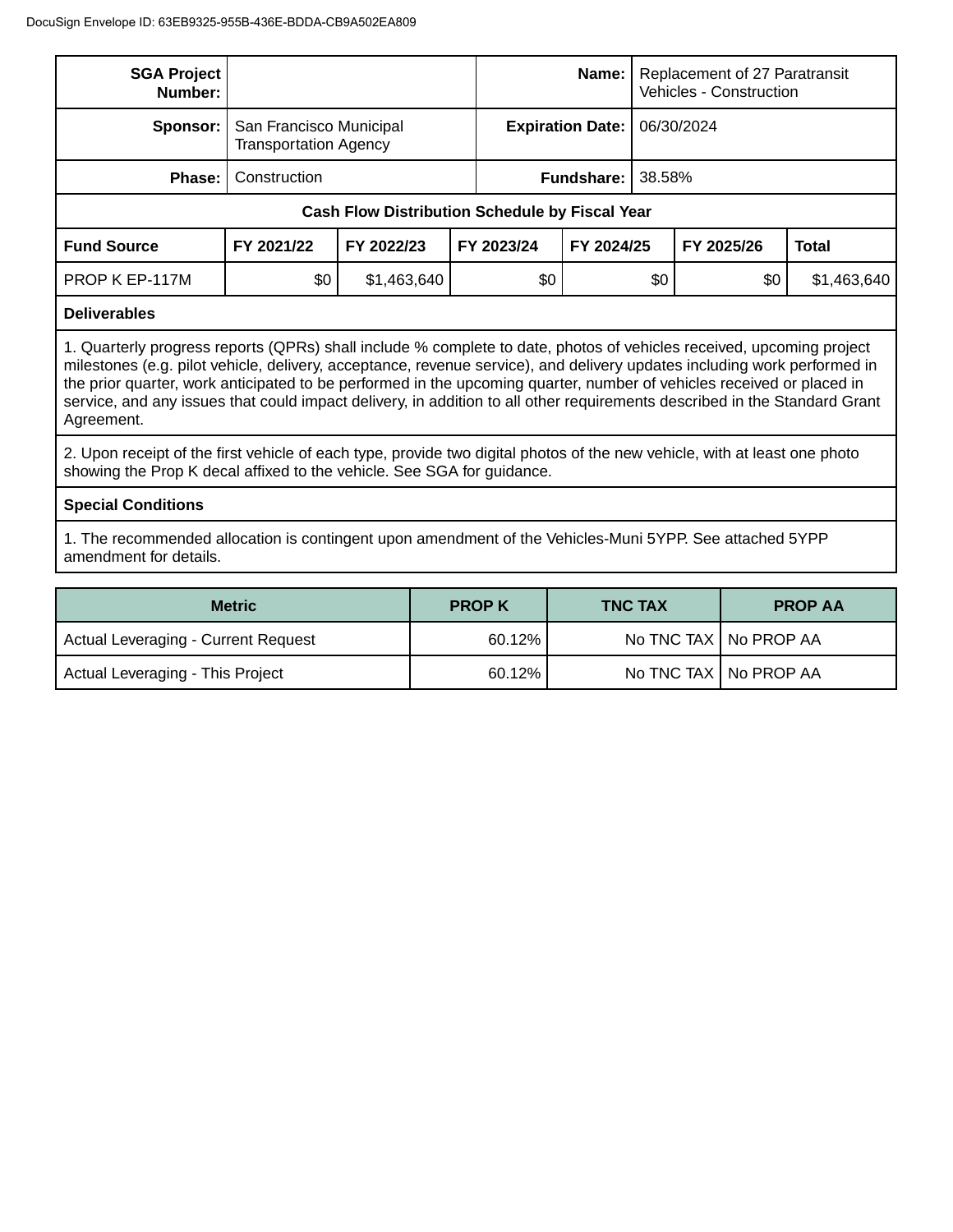| FY of Allocation Action:   FY2021/22 |                                                                       |  |
|--------------------------------------|-----------------------------------------------------------------------|--|
|                                      | <b>Project Name:</b> Replace 27 Paratransit Vehicles                  |  |
|                                      | <b>Grant Recipient:</b> San Francisco Municipal Transportation Agency |  |

# **EXPENDITURE PLAN SUMMARY**

| Current PROP K Request:   \$1,503,640 |  |
|---------------------------------------|--|
|                                       |  |

1) The requested sales tax and/or vehicle registration fee revenues will be used to supplement and under no circumstance replace existing local revenues used for transportation purposes.

Initials of sponsor staff member verifying the above statement:

ML

# **CONTACT INFORMATION**

|        | <b>Project Manager</b>               | <b>Grants Manager</b>             |
|--------|--------------------------------------|-----------------------------------|
|        | <b>Name:</b>   Becky W. Chen         | Joel C Goldberg                   |
| Title: | <b>Associate Engineer</b>            | <b>Grants Procurement Manager</b> |
|        | <b>Phone:</b> (415) 535-1425         | (415) 646-2520                    |
|        | <b>Email:</b>   becky.chen@sfmta.com | joel.goldberg@sfmta.com           |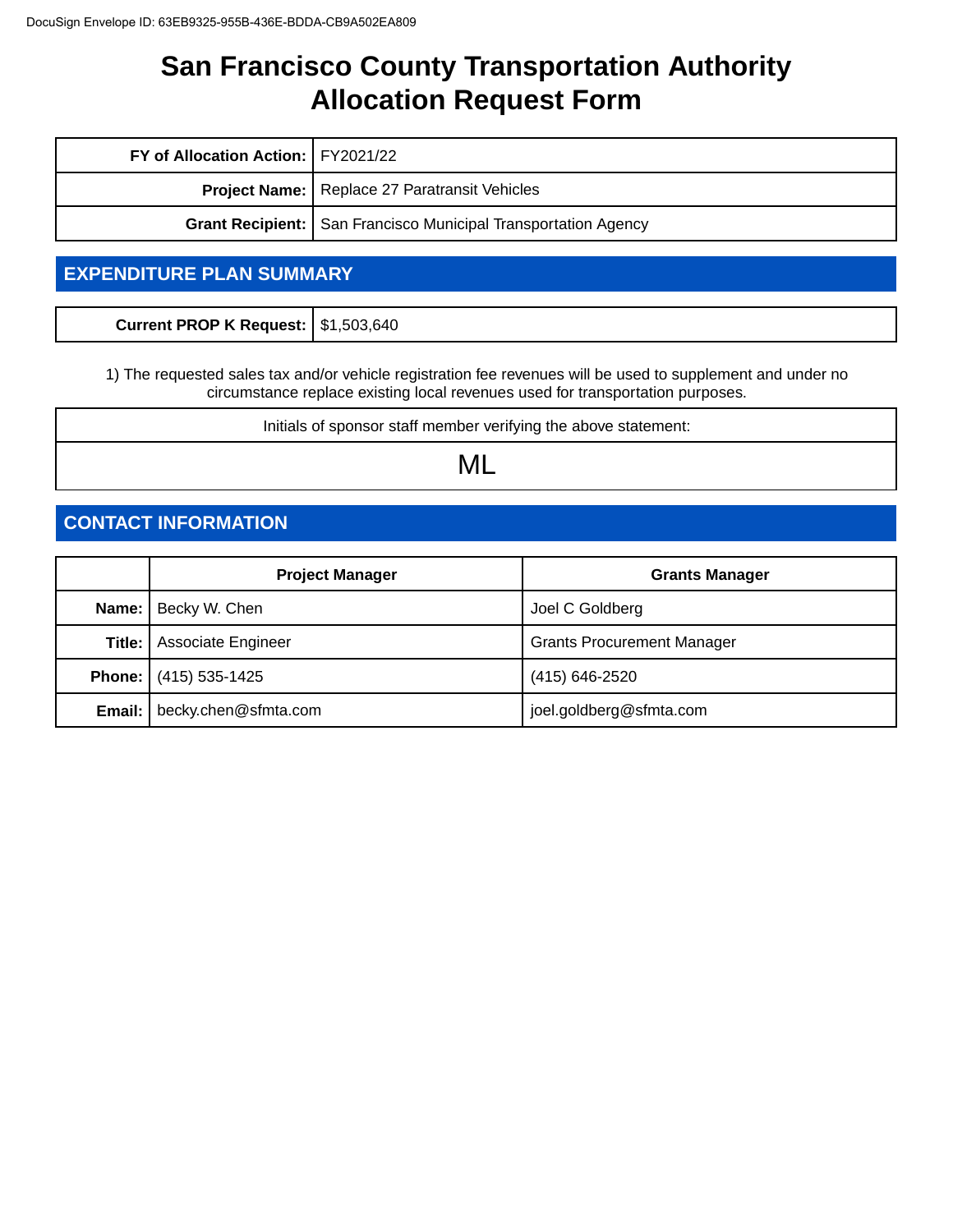#### **2019 Prop K 5-Year Project List (FY 2019/20 - FY 2023/24) Vehicles - Muni (EP 17M) Programming and Allocations to Date**

Pending January 25, 2022 Board

|                                                                     | <b>Project Name</b>                                                                           | Phase               |                               |              |              | <b>Fiscal Year</b>          |             |                           |               |
|---------------------------------------------------------------------|-----------------------------------------------------------------------------------------------|---------------------|-------------------------------|--------------|--------------|-----------------------------|-------------|---------------------------|---------------|
| Agency                                                              |                                                                                               |                     | <b>Status</b>                 | 2019/20      | 2020/21      | 2021/22                     | 2022/23     | 2023/24                   | Total         |
|                                                                     | Carry Forward From 2014 5YPP                                                                  |                     |                               |              |              |                             |             |                           |               |
| <b>SFMTA</b>                                                        | 2.3<br>Replace 30 30-foot Hybrid Diesel Motor Coaches                                         | <b>CON</b>          | Programmed                    | \$0          |              |                             |             |                           | \$0           |
| <b>SFMTA</b>                                                        | 5, 6<br>Replace 85 40-Foot Trolley Coaches                                                    | <b>CON</b>          | Programmed                    | \$0          |              |                             |             |                           | \$0           |
| <b>SFMTA</b>                                                        | Replace 28 Paratransit Vans                                                                   | CON                 | Allocated                     |              | \$1,156,151  |                             |             |                           | \$1,156,151   |
|                                                                     | 2019 5YPP Programming and Allocations                                                         |                     |                               |              |              |                             |             |                           |               |
| <b>SFMTA</b>                                                        | Rehabilitation of 5 Vintage Streetcars                                                        | <b>CON</b>          | Allocated                     | \$700,788    |              |                             |             |                           | \$700,788     |
| <b>SFMTA</b>                                                        | Transit Vehicle Replacement or Rehabilitation - Placeholder                                   | <b>CON</b>          | Programmed                    | \$0          |              |                             |             |                           | \$0           |
| <b>SFMTA</b>                                                        | 6<br>Replace 30 30-foot Hybrid Motor Coaches                                                  | <b>CON</b>          | Allocated                     |              | \$16,195,602 |                             |             |                           | \$16,195,602  |
| <b>SFMTA</b>                                                        | New Flyer Midlife Overhaul Phase 1                                                            | <b>CON</b>          | Allocated                     | \$17,937,483 |              |                             |             |                           | \$17,937,483  |
| <b>SFMTA</b>                                                        | Rehabilitate Historic & Milan Streetcars                                                      | <b>CON</b>          | Programmed                    |              | $\$0$        | \$3,304,749                 |             |                           | \$3,304,749   |
| <b>SFMTA</b>                                                        | 4, 8<br>Placeholder - Purchase or Rehab Muni Vehicles                                         | <b>CON</b>          | Programmed                    | \$0          |              |                             |             |                           | \$0           |
| <b>SFMTA</b>                                                        | Mid-life Overhauls Placeholder                                                                | <b>CON</b>          | Programmed                    |              |              | \$2,035,607                 |             |                           | \$2,035,607   |
| <b>SFMTA</b>                                                        | Mid-life Overhauls Placeholder                                                                | <b>CON</b>          | Programmed                    |              |              | \$12,309,576                |             |                           | \$12,309,576  |
| <b>SFMTA</b>                                                        | 1, 4<br>Light Rail Vehicle Procurement                                                        | <b>CON</b>          | Allocated                     | \$50,089,416 |              |                             |             |                           | \$50,089,416  |
| <b>SFMTA</b>                                                        | Replace 27 Paratransit Vehicles                                                               | PS&E,<br><b>CON</b> | Pending                       |              |              | \$1,503,640                 |             |                           | \$1,503,640   |
| <b>SFMTA</b>                                                        | 1, 4<br>Light Rail Vehicle (LRV) Procurement (151 Replacement +<br>68 Expansion) - Additional | <b>CON</b>          | Programmed                    | \$0          |              |                             |             |                           | \$0           |
|                                                                     |                                                                                               |                     | Total Programmed in 2019 5YPP | \$68,727,687 | \$17,351,753 | \$19,153,572                | \$0         | \$0                       | \$105,233,012 |
| <b>Total Allocated and Pending</b>                                  |                                                                                               |                     | \$68,727,687                  | \$17,351,753 | \$1,503,640  | \$0                         | \$0         | \$87,583,080              |               |
| <b>Total Unallocated</b>                                            |                                                                                               |                     | \$0                           | \$0          | \$17,649,932 | \$0                         | \$0         | \$17,649,932              |               |
|                                                                     |                                                                                               |                     |                               |              |              |                             |             | $\overline{$}103,729,372$ |               |
| Total Programmed in 2021 Strategic Plan<br><b>Deobligated Funds</b> |                                                                                               |                     |                               | \$68,727,687 | \$17,351,753 | \$17,649,932<br>\$5,489,179 | \$0<br>\$0  | \$0<br>\$0                | \$5,489,179   |
|                                                                     | <b>Cumulative Remaining Programming Capacity</b>                                              |                     |                               |              | \$0          | \$3,985,539                 | \$3,985,539 | \$3,985,539               | \$3,985,539   |
| \$0<br>Pending Allocation/Appropriation                             |                                                                                               |                     |                               |              |              |                             |             |                           |               |

Board Approved Allocation/Appropriation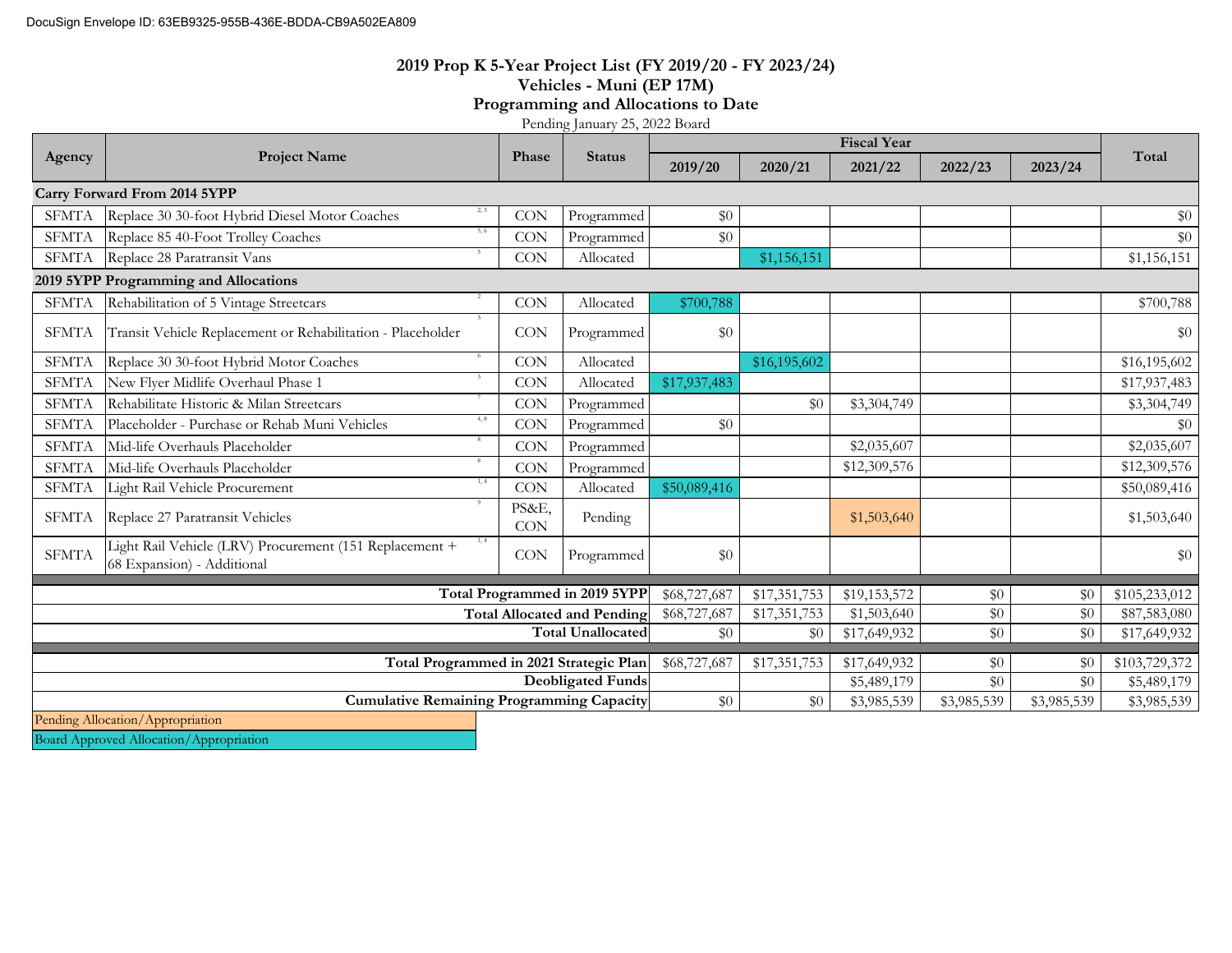#### **FOOTNOTES:**

- <sup>1</sup> Deobligation of SGA 117-910055 is required to allocate LRV funds as programmed. EP-17 funds may be used for replacement vehicles only.
- <sup>2</sup> 5YPP amendment to accommodate allocation of \$700,788 for Rehabilitation of 5 Vintage Streetcars (Resolution 20-003, 7/23/2019): Replace 30 30-foot Hybrid Diesel Motor Coaches: Reduced by \$700,788 in FY2018/19. SFMTA has deferred the project by at least two years. Rehabilitation of 5 Vintage Streetcars: Added project with \$700,788 in FY2019/20.
- 3 To accommodate allocation of \$17,937,483 for New Flyer Midlife Overhaul Phase 1 (Resolution 20-009, 09/24/2019): Replace 30 30-foot Hybrid Diesel Motor Coaches: Reduced by \$13,446,287 in FY2019/20. SFMTA has deferred the project by at least two years. Transit Vehicle Replacement or Rehabilitation - Placeholder: Reduced from \$4,491,196 to \$0 in FY2019/20. New Flyer Midlife Overhaul Phase 1: Added project with \$17,937,483 in FY2019/20.

4 Strategic Plan and 5YPP amendments to accommodate allocation of \$50,089,416 for Light Rail Vehicle Procurement (Resolution 20-040, 4/14/2020). Light Rail Vehicle Procurement: Advance \$17,183,425 in cash flow from FY2021/22 to FY2020/21, reduce total amount by \$2,035,607 from \$52,125,023 to \$50,089,416; Placeholder - Purchase or Rehab Muni Vehicles: Add placeholder with \$2,035,607 in FY2019/20 and cash flow in FY2023/24.

- 5 5YPP amendment to accommodate allocation of \$1,156,151 for the Replace 28 Paratransit Vans project (Resolution 21-016, 10/27/2020). Replace 85 40-Foot Trolley Coaches: Reduced by \$1,156,151, from \$7,542,844 to \$6,386,693 in FY2019/20. SFMTA completed the trolley procurement with other funds. Replace 28 Paratransit Vans: Added project with \$1,156,151 in FY2020/21.
- 6 5YPP amendment to accommodate allocation of \$16,195,602 for the Replace 30 30-foot Hybrid Motor Coaches project (Resolution 21-028, 01/26/2021). Replace 85 40-Foot Trolley Coaches: Reduced from \$6,386,693 to \$0. SFMTA completed the trolley procurement with other funds. Cumulative Remaining Capacity: Reduced from \$10,043,397 to \$234,488. The funds were deobligated from two grants for motor coach procurement (a total of \$6,610,522 from SGAs Replace 30 30-foot Hybrid Motor Coaches: Added project with \$16,195,602 in FY2020/21.
- 7 2021 Strategic Plan Update and corresponding 5YPP amendment to delay programming and cash flow to reflect current project delivery schedule (Resolution 22-16, 12/07/2021)
- 8 2021 Strategic Plan Update and corresponding 5YPP amendment to accommodate programming \$14,345,183 for the Mid-life Overhauls Placeholder.
- Placeholder Purchase or Rehab Muni Vehicles: Reduced from \$2,035,607 to \$0 in FY2019/20.

Cumulative Remaining Capacity: Reduced from \$12,309,576 to \$0. Funds were deobligated from projects with reduced scope or completed under budget.

- Mid-life Overhauls Placeholder: Added placeholder with \$12,309,576 in FY 2021/22.
- 9 5YPP amendment to accommodate allocation of \$1,503,640 for the Replace 27 Paratransit Vehicles project (Resolution 22-0XX, xx/xx/2022). Replace 27 Parat ransit Vehicles: Added project with \$1,503,640 in FY2021/22. Cumulative Remaining Programming Capacity: Reduced by \$1,503,640 from \$5,489,179 to \$3,985,539; funds were deobligated from Motor Coach Procurement as a result of savings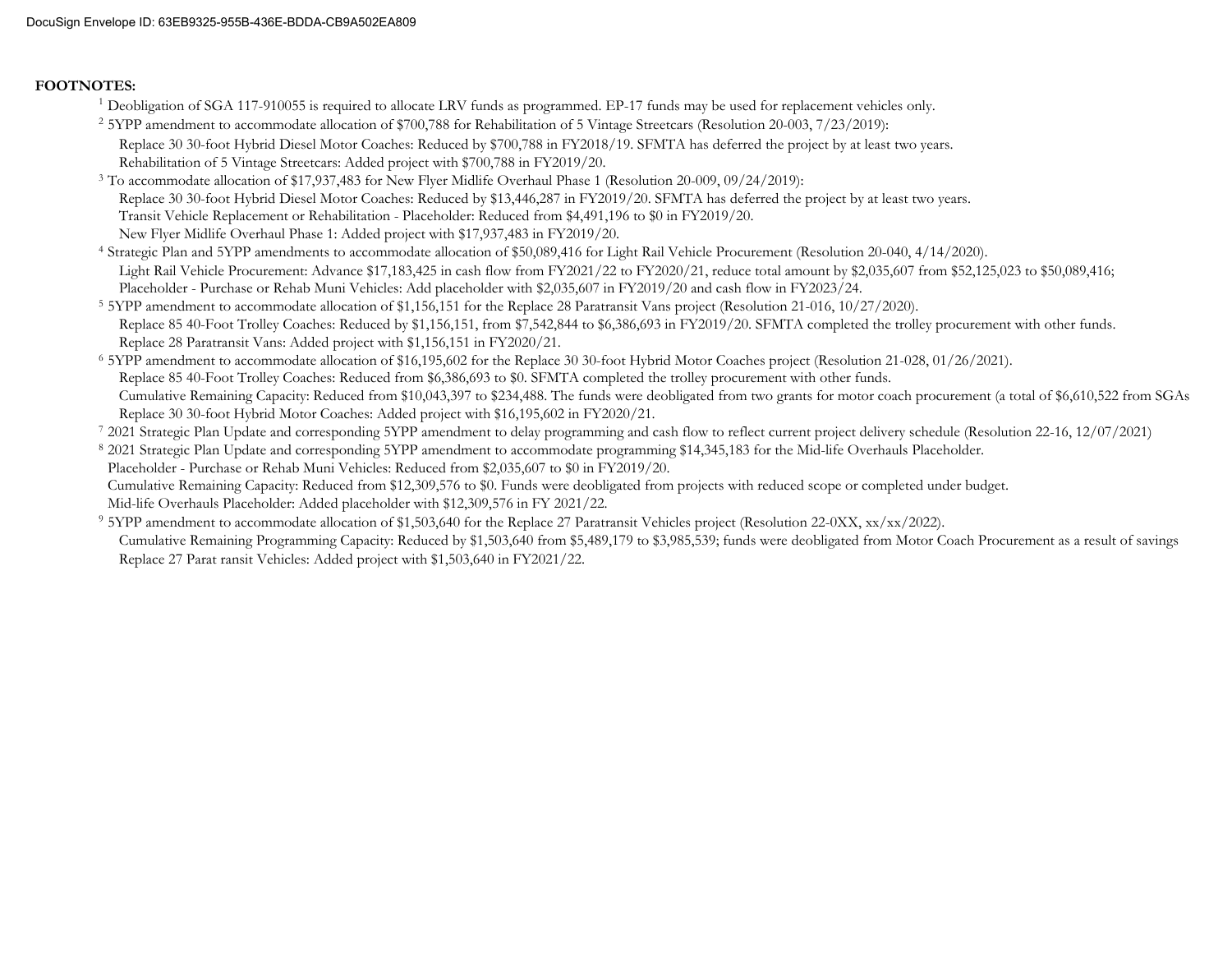

# **E-450 Transit Van (Cutaway)**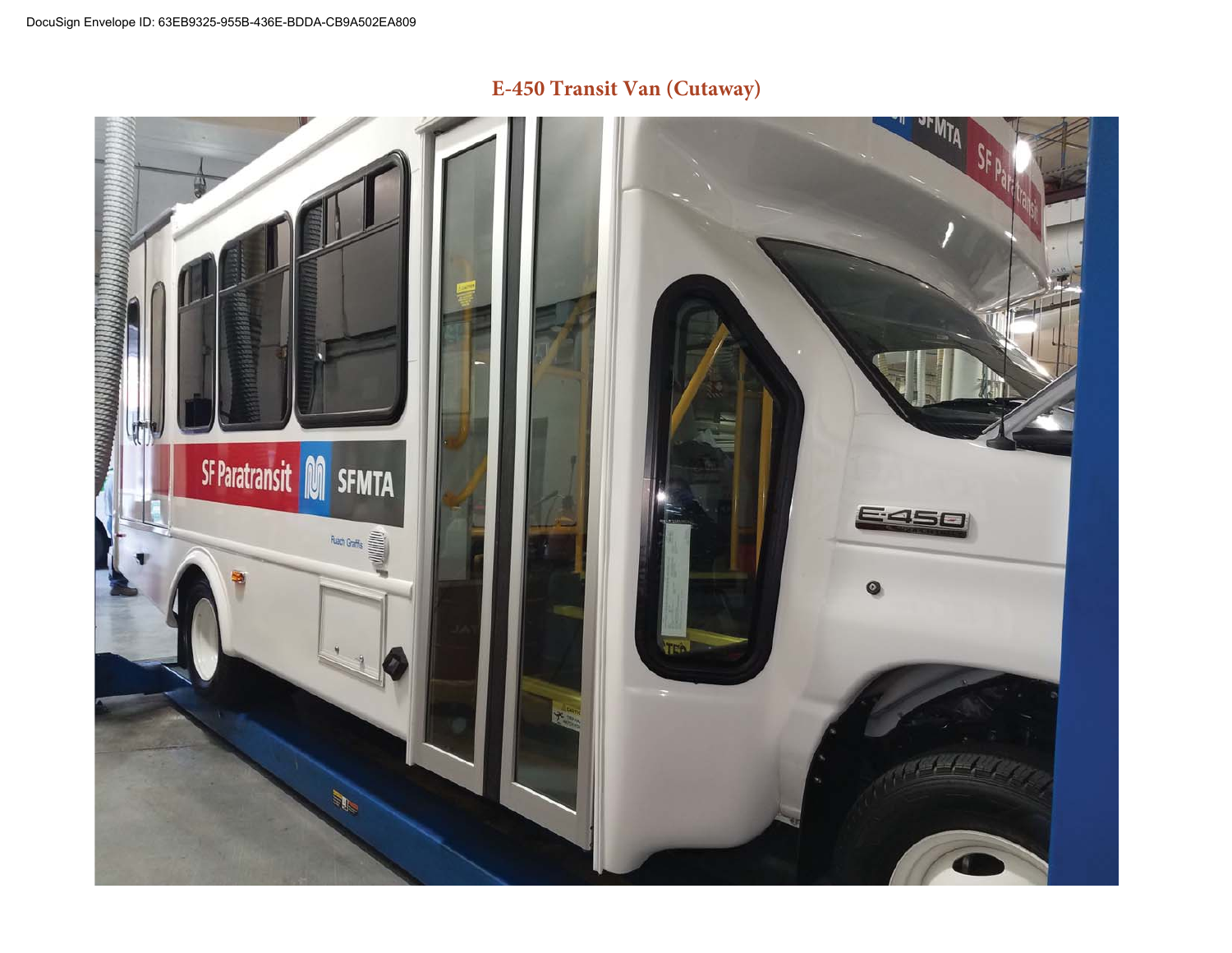# **Ford T-350 Paratransit Van**

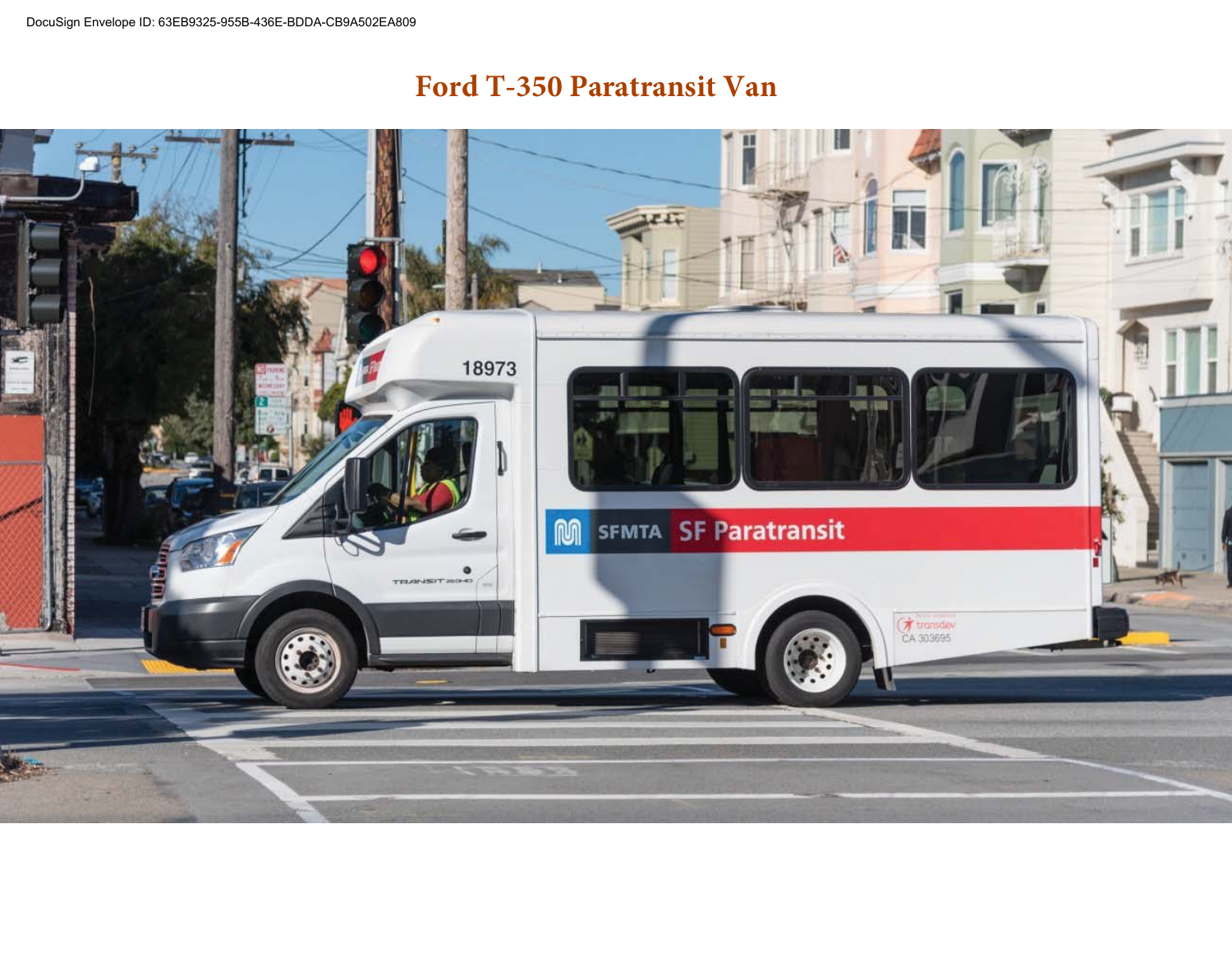| FY of Allocation Action:   FY2021/22 |                                                                       |
|--------------------------------------|-----------------------------------------------------------------------|
|                                      | <b>Project Name:</b> Traffic Signal Hardware FY22                     |
|                                      | <b>Grant Recipient:</b> San Francisco Municipal Transportation Agency |

# **EXPENDITURE PLAN INFORMATION**

| <b>PROP K Expenditure Plans   Signals and Signs</b> |                                                                                                                                                  |
|-----------------------------------------------------|--------------------------------------------------------------------------------------------------------------------------------------------------|
| Current PROP K Request:   \$660,000                 |                                                                                                                                                  |
|                                                     | Supervisorial Districts   District 02, District 03, District 05, District 06, District 07, District 08, District 09,<br>District 10, District 11 |

# **REQUEST**

# **Brief Project Description**

Replace accessible pedestrian signals, signal controller cabinets, and battery backup system cabinets that have exceeded or are nearing the ends of their useful lives. Replacing traffic signal hardware will help to maintain SFMTA's traffic safety assets in a state of good repair, which is critical to ensuring a safe and reliable transportation system.

# **Detailed Scope, Project Benefits and Community Outreach**

See attachments for detailed scope and candidate locations.

# **Project Location**

Candidate Locations are provided as attachments.

### **Project Phase(s)**

Construction (CON)

# **5YPP/STRATEGIC PLAN INFORMATION**

| Type of Project in the Prop K 5YPP/Prop   Named Project<br><b>AA Strategic Plan?</b> |                                                                                       |
|--------------------------------------------------------------------------------------|---------------------------------------------------------------------------------------|
| amount programmed in the relevant<br>5YPP or Strategic Plan?                         | <b>Is requested amount greater than the   Less than or Equal to Programmed Amount</b> |
| <b>Prop K 5YPP Amount:   \$660,000</b>                                               |                                                                                       |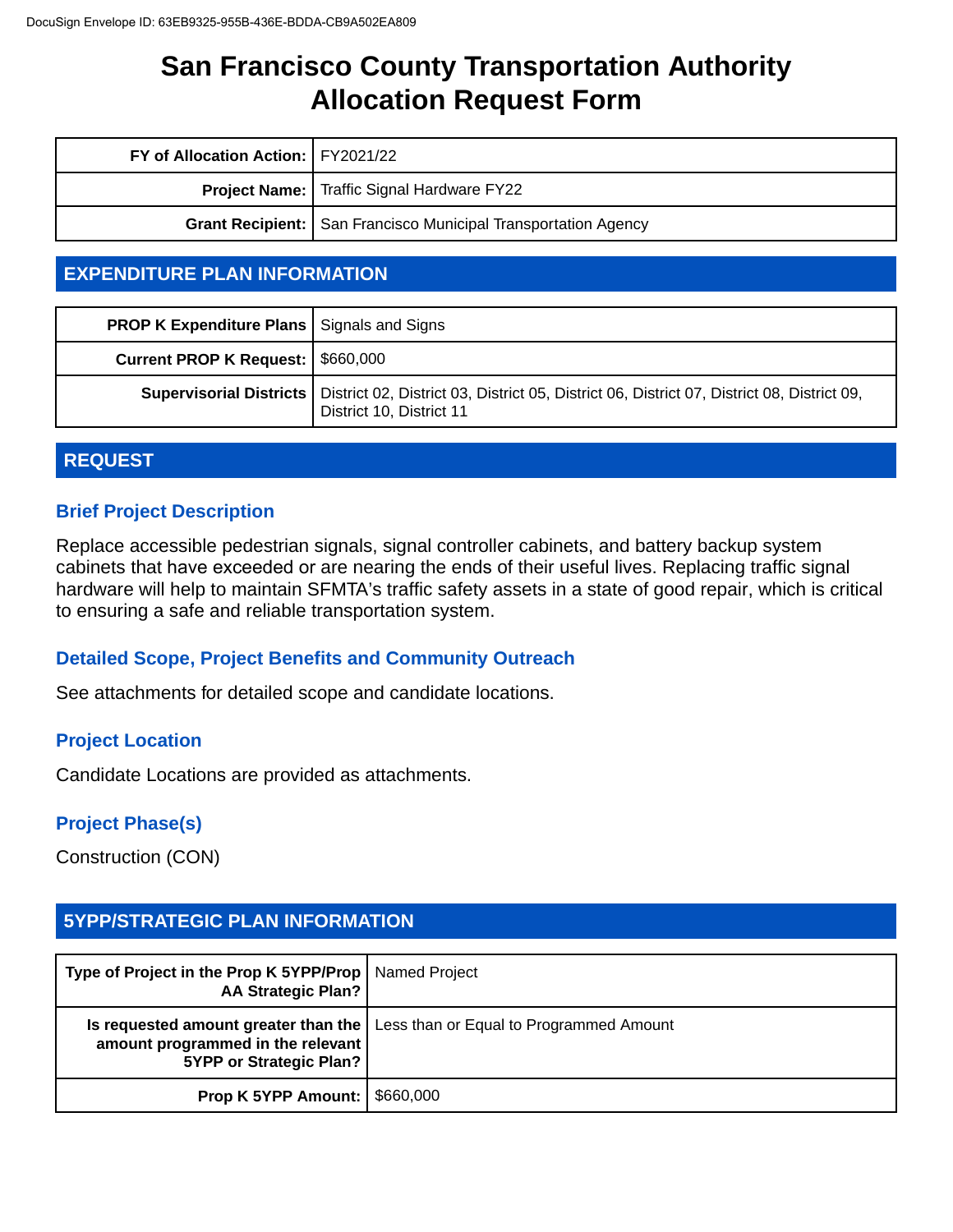# **Traffic Signal Hardware FY22 Background and Scope**

The San Francisco Municipal Transportation Agency (SFMTA) is seeking \$660,000 in Proposition K Sales Tax funds toward the construction phase of the Traffic Signal Hardware FY22 project.

SFMTA is requesting allocation of funding from the Traffic Signal Hardware programmatic line of the Signals and Signs category of the Prop K Expenditure Plan. This programmatic line is intended for replacement of signal hardware such as signal controllers, signal controller cabinets, and Accessible Pedestrian Signals (APS) that has exceeded or is nearing the end of its useful life -- or install new pedestrian countdown signals (PCS) and APS where it is determined that the existing conduits and poles are in satisfactory condition to support the new signals.

The proposed scope of Traffic Signal Hardware FY22 project is to replace the following signal equipment that is reaching the end of its useful life:

- Accessible Pedestrian Signals (APS)
- Traffic Signal Controller Cabinets
- Battery Backup System Cabinets (BBS)

### **Proposed Locations:**

Based on assessment by the SFMTA Signal Shop, candidate locations for replacing accessible pedestrian signals, traffic signal hardware controller cabinets, and battery backup system cabinets are provided as attachments in three tables.

### **Implementation**

Preparation and issuance of work orders and updating signal hardware inventories, is incorporated into the construction phase scope of work.

The SFMTA Sustainable Streets Division Signal Shop will perform all the replacement/ installation work for this project.

SFMTA's Sustainable Streets Division – Transportation Engineering will manage the scope of the project and issue work orders to the Signal Shop.

There is no excavation needed as part of this project.

- Task Force Account Work Performed By
- Construction SFMTA Sustainable Streets Division Signal Shop
- Construction Support SFMTA Sustainable Streets Division Transportation Engineering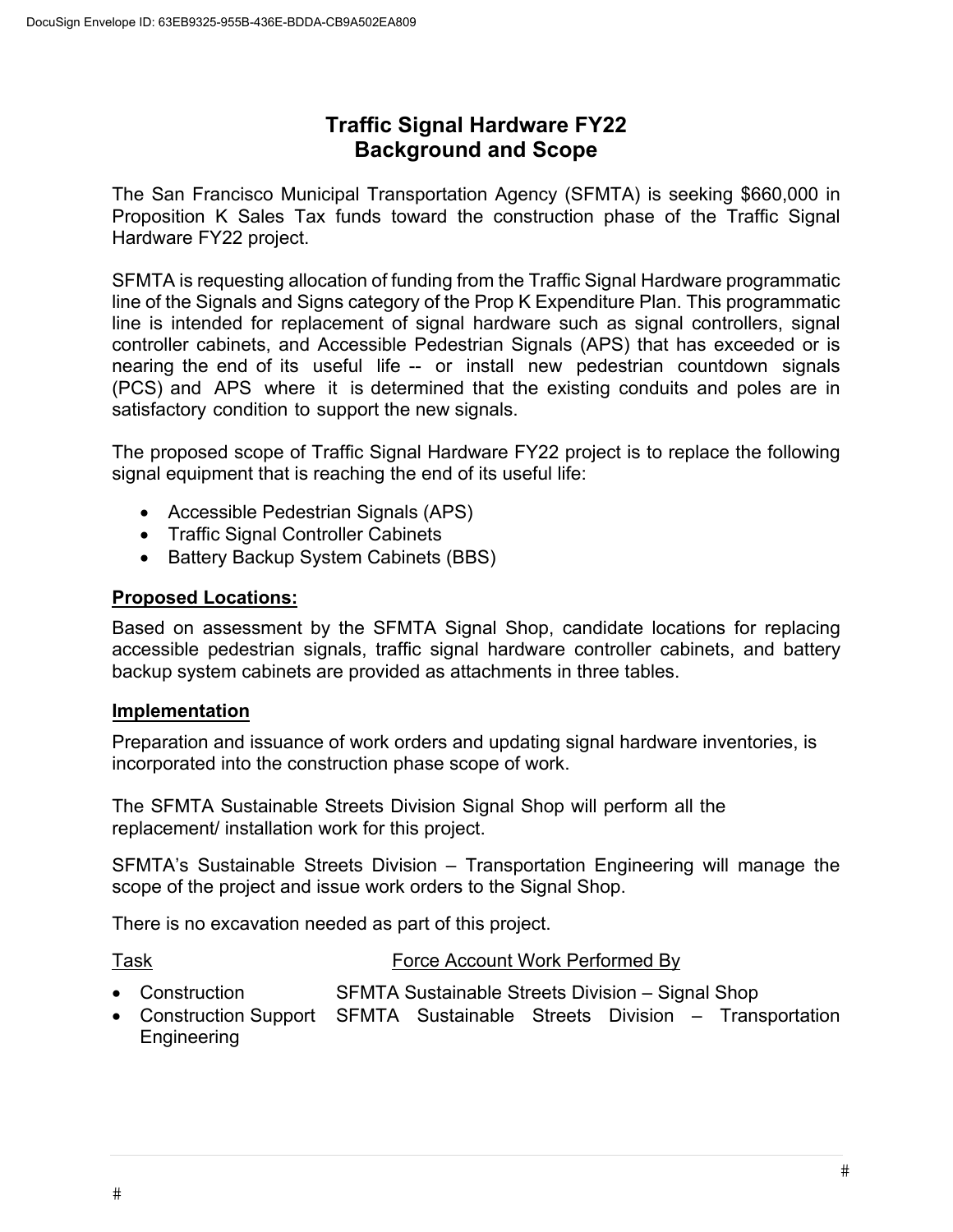### **Location Selection Criteria**

Replacement of accessible pedestrian signals (APS), controller cabinets, and battery backup system (BBS) cabinets that have exceeded or are nearing the end of their useful lives will help to maintain SFMTA's assets in a state of good repair, which is critical to ensuring a safe and reliable transportation system. If the APS, Controller Cabinets, and BBS Cabinets are not replaced in a timely manner, they may fail unexpectedly and create a safety hazard for visually impaired pedestrians who rely on functioning APS units to cross signalized intersections or roadway users including pedestrians who rely on functioning traffic signals to provide clear right of way assignment. It would also result in the SFMTA Signal Shop dealing with an emergency repair situation which takes away their time from their already full plate of maintenance duties and their work on high priority Vision Zero signal projects.

Preliminary assessment of existing locations was conducted using the SFMTA Signal Shop inventory database to identify older signal hardware that were reaching the end of their useful life. SFMTA may additionally identify locations for new APS or PCS where such equipment is not installed. The selected candidate locations have the oldest equipment – equipment that is reaching the end of its useful life – and are located where there are no planned projects for the next five years that will require demolition within the public right-of-way. The traffic signal controllers and cabinets and the BBS cabinets were installed in 2002 to 2006, and all of this equipment will have reached its expected useful life of 15 years by the time of installation. The APS equipment was installed in 2007 to 2010 so it will be approaching the expected useful life of 15 years by the time of installation.

The locations for all proposed replacement equipment are attached.

For the controller cabinets, SFMTA staff anticipate being able to furnish and install cabinets at ten locations from the attached list of candidate locations from Oak Street. Final locations will be determined after field reviews and consultation with the SFMTA Signal Shop.

For the BBS cabinets, SFMTA staff anticipate being able to furnish and install cabinets at fourteen locations from the attached list of candidate locations. Final locations will be determined after field reviews and consultation with the SFMTA Signal Shop.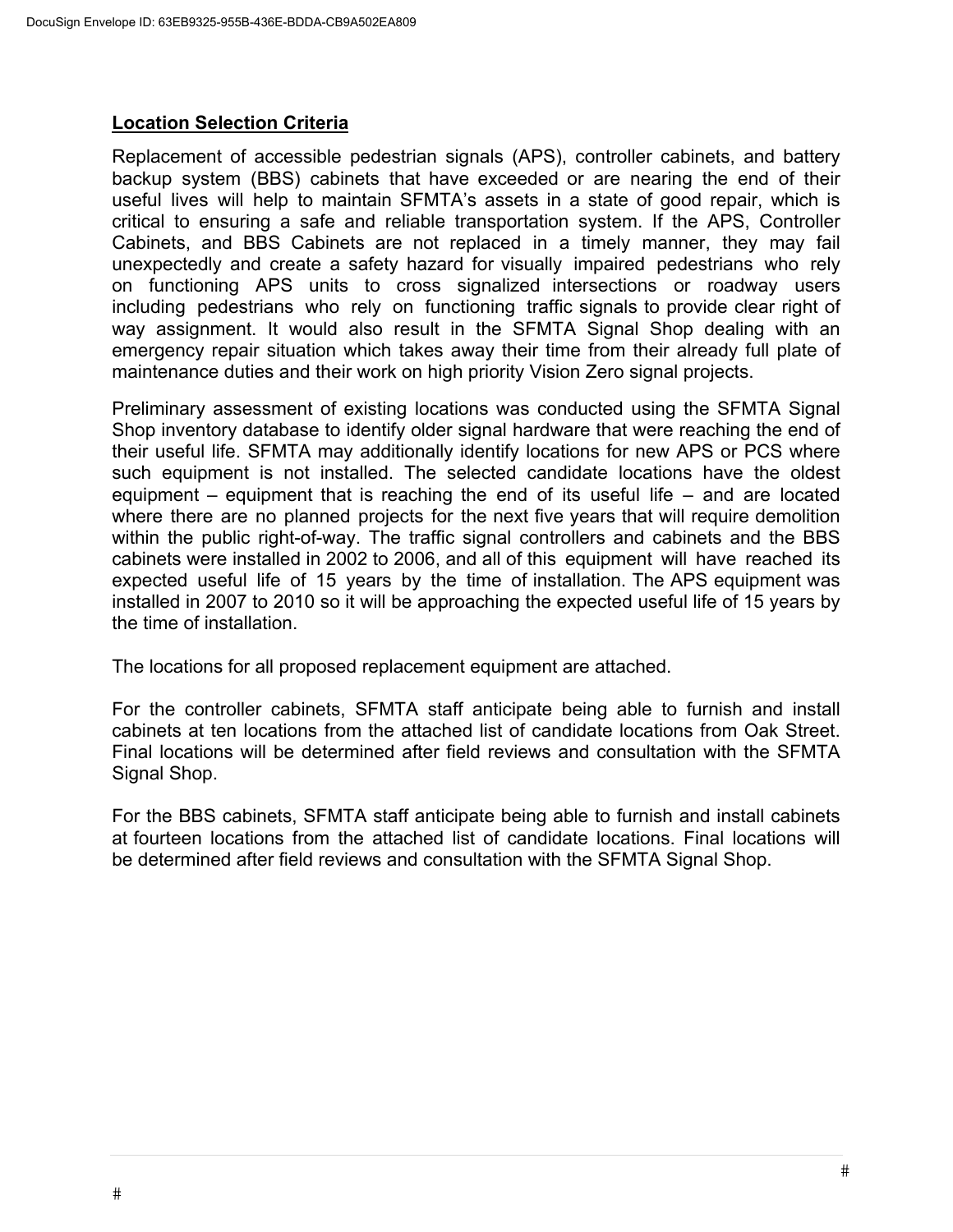Traffic Signal Hardware FY 22

Table 1: Candidate Locations for Accessible Pedestrian Countdown Signals Replacements

|    | <b>Street 1</b> | <b>Street 2</b>   | <b>Street 3</b> | <b>Supervisor</b><br><b>District</b> | Year<br><b>Installed</b> |
|----|-----------------|-------------------|-----------------|--------------------------------------|--------------------------|
|    | 4th Street      | <b>Mission</b>    |                 | 6                                    | 2009                     |
| 2  | 9th Avenue      | Judah             |                 | 5,7                                  | 2009                     |
| 3  | 16th Street     | Mission           |                 | 9                                    | 2007                     |
| 4  | 24th Street     | Mission           |                 | 9                                    | 2007                     |
| 5  | <b>Brannan</b>  | Embarcadero       | Pier 34         | 6                                    | 2010                     |
| 6  | Broadway        | Columbus          | Grant           | 3                                    | 2010                     |
| 7  | <b>Bryant</b>   | Embarcadero       | Pier 30         | 6                                    | 2010                     |
| 8  | <b>Bush</b>     | Hyde              |                 | 3                                    | 2010                     |
| 9  | Geneva          | <b>Mission</b>    |                 | 11                                   | 2009                     |
| 10 | Geneva          | San Jose          |                 | 11                                   | 2007                     |
| 11 | Leavenworth     | <b>McAllister</b> |                 | 6                                    | 2009                     |
| 12 | Parnassus       | Midblock UCSF     |                 | 5,7                                  | 2009                     |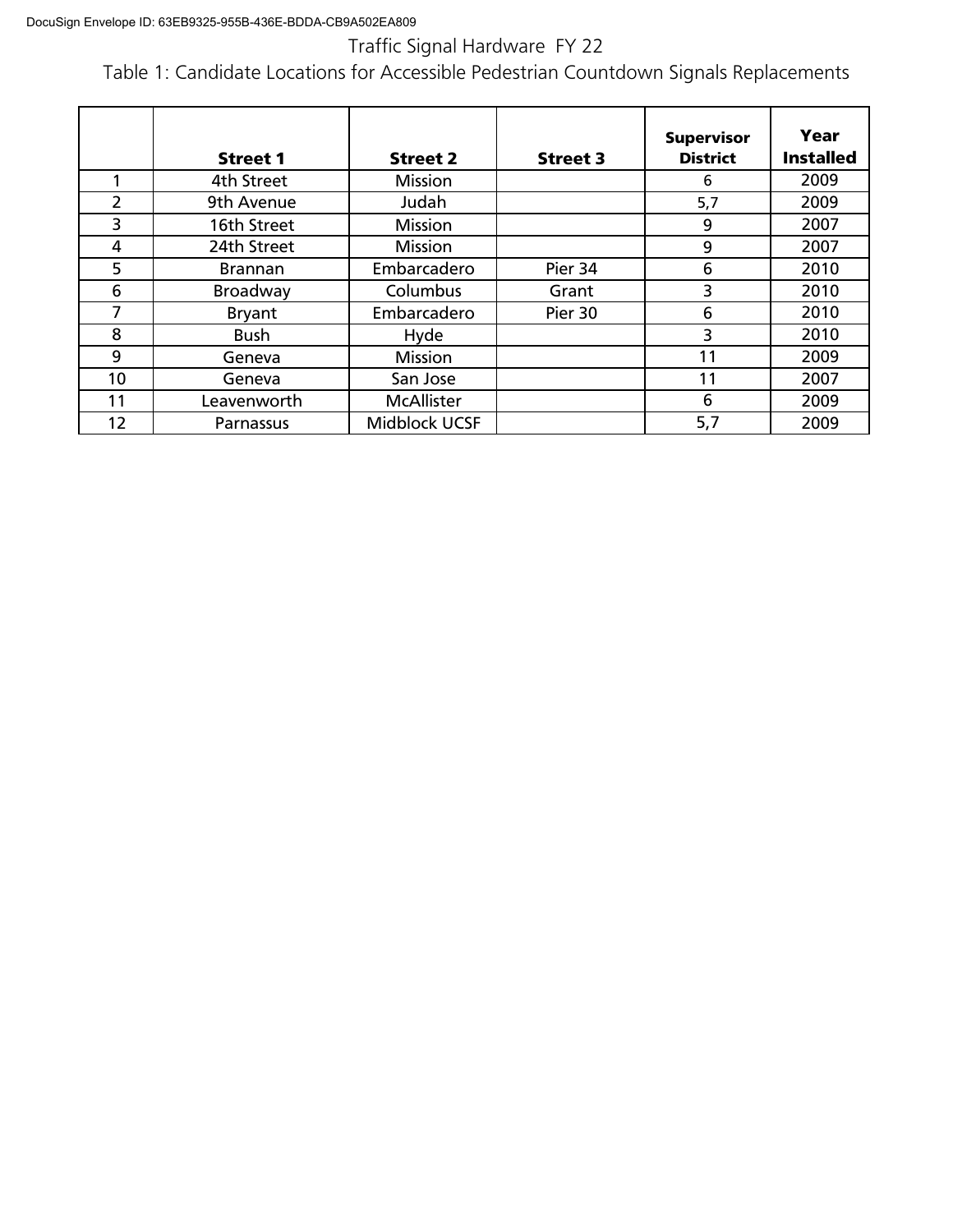Traffic Signal Hardware FY 22

Table 2: Candidate Locations for Controller Cabinet Replacements

|                |                         |                 | <b>Supervisor</b> | Year             |
|----------------|-------------------------|-----------------|-------------------|------------------|
|                | <b>Street 1</b>         | <b>Street 2</b> | <b>District</b>   | <b>Installed</b> |
| 1              | <b>Shrader Street</b>   | Oak Street      | 5                 | 2002             |
| $\overline{2}$ | <b>Cole Street</b>      | Oak Street      | 5                 | 2002             |
| 3              | <b>Clayton Street</b>   | Oak Street      | 5                 | 2002             |
| 4              | <b>Ashbury Street</b>   | Oak Street      | 5                 | 2002             |
| 5              | <b>Central Street</b>   | Oak Street      | 5                 | 2002             |
| 6              | Lyon Streets            | Oak Street      | 5                 | 2002             |
| 7              | <b>Baker Streets</b>    | Oak Street      | 5                 | 2002             |
| 8              | <b>Broderick Street</b> | Oak Street      | 5                 | 2002             |
| 9              | Divisadero Street       | Oak Street      | 5                 | 2002             |
| 10             | Scott Street            | Oak Street      | 5                 | 2002             |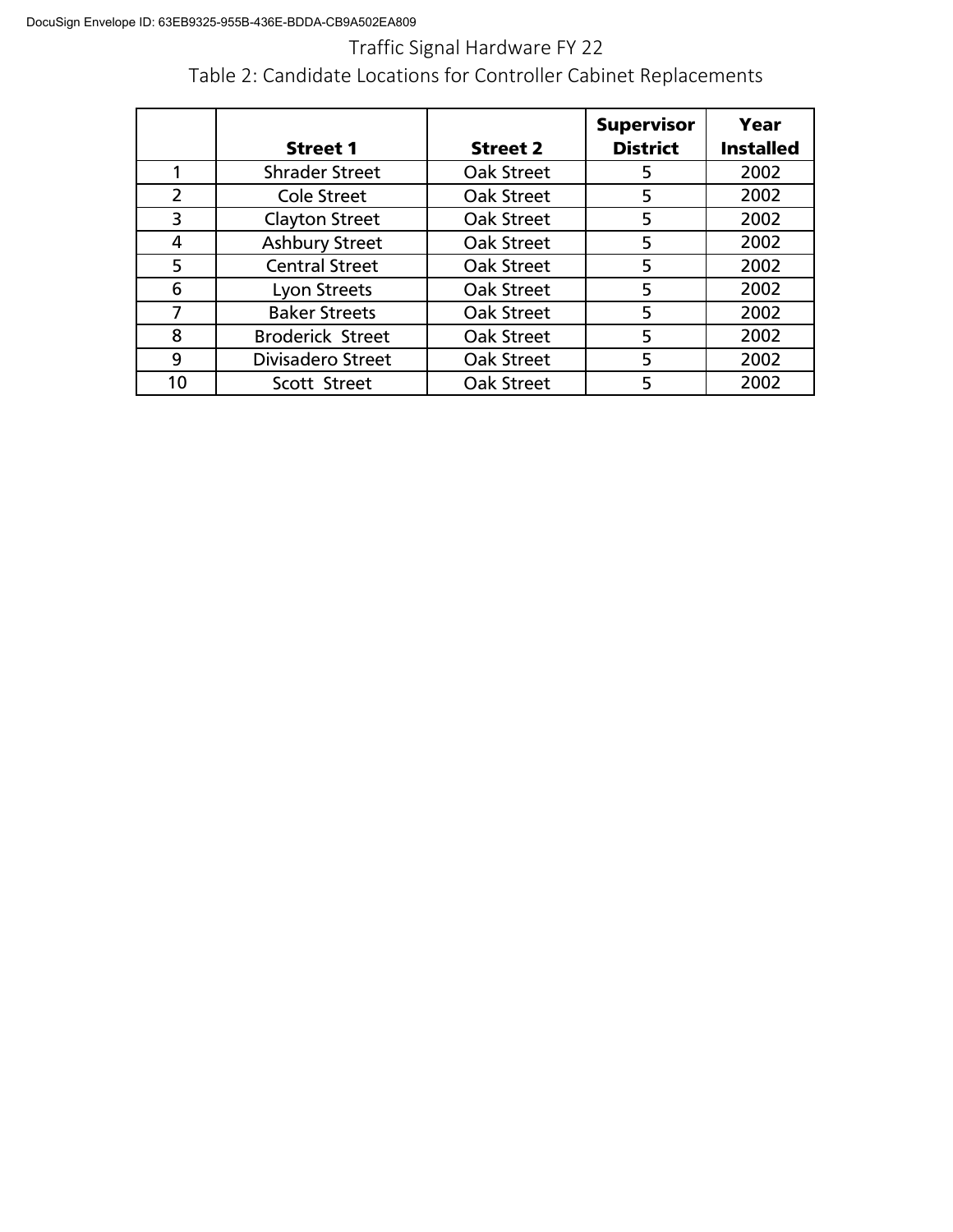# Traffic Signal Hardware FY 22 Table 3: Candidate Locations for Battery Backup System Cabinet Replacements

|               | <b>Street 1</b>  | <b>Street 2</b> | <b>Street 3</b>           | <b>Street 4</b> | <b>Supervisor</b><br><b>District</b> | Year<br><b>Installed</b> |
|---------------|------------------|-----------------|---------------------------|-----------------|--------------------------------------|--------------------------|
|               | 1st St           | Battery         | <b>Bush</b>               | Market          | 3,6                                  | 2004                     |
| $\mathcal{P}$ | 4th St           | <b>Harrison</b> | US I-80 on Ramp           |                 | 6                                    | 2005                     |
| 3             | 5th St           | Bryant          | US I-80 on Ramp           |                 | 6                                    | 2005                     |
| 4             | 6th St           | <b>Brannan</b>  | I-280 Freeway On/Off Ramp |                 | 6                                    | 2005                     |
| 5             | 7th St           | Harrison        | US I-80 on Ramp           |                 | 6                                    | 2005                     |
| 6             | 12th St          | <b>Franklin</b> | Market                    | Page            | 5/6                                  | 2004                     |
| 7             | 14th St          | Church          | <b>Market</b>             |                 | 8                                    | 2005                     |
| 8             | 15th St          | Market          | Sanchez                   |                 | 8                                    | 2005                     |
| 9             | 16th St          | Market          | <b>Noe</b>                |                 | 8                                    | 2005                     |
| 10            | Embarcadero      | Kearny          | North Point               |                 | 3                                    | 2005                     |
| 11            | Arleta           | Bayshore        | San Bruno                 |                 | 10                                   | 2005                     |
| 12            | Baker            | Chestnut        | Richardson                |                 | 2                                    | 2006                     |
| 13            | Battery          | Embarcadero     | Lombard                   | Pier 27         | 3                                    | 2005                     |
| 14            | <b>Broderick</b> | Lombard         | Richardson                |                 | 2                                    | 2006                     |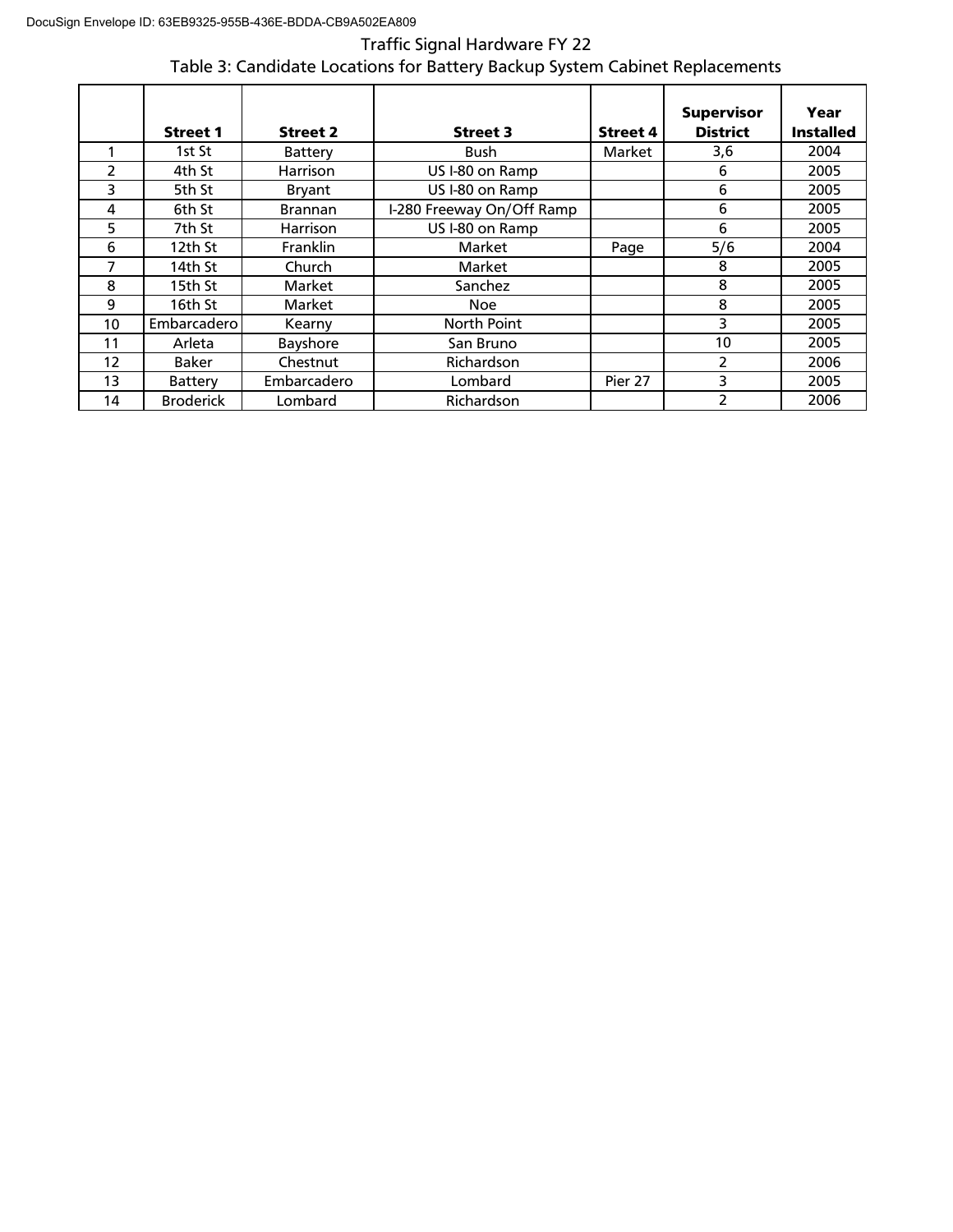| FY of Allocation Action:   FY2021/22 |                                                                       |
|--------------------------------------|-----------------------------------------------------------------------|
|                                      | <b>Project Name:</b>   Traffic Signal Hardware FY22                   |
|                                      | <b>Grant Recipient:</b> San Francisco Municipal Transportation Agency |

# **ENVIRONMENTAL CLEARANCE**

**Environmental Type:** Categorically Exempt

# **PROJECT DELIVERY MILESTONES**

| <b>Phase</b>                                         |             | <b>Start</b>         | <b>End</b>  |                      |
|------------------------------------------------------|-------------|----------------------|-------------|----------------------|
|                                                      | Quarter     | <b>Calendar Year</b> | Quarter     | <b>Calendar Year</b> |
| Planning/Conceptual Engineering (PLAN)               |             |                      |             |                      |
| Environmental Studies (PA&ED)                        |             |                      |             |                      |
| <b>Right of Way</b>                                  |             |                      |             |                      |
| Design Engineering (PS&E)                            |             |                      |             |                      |
| <b>Advertise Construction</b>                        |             |                      |             |                      |
| Start Construction (e.g. Award Contract)             | Apr-May-Jun | 2022                 |             |                      |
| Operations (OP)                                      |             |                      |             |                      |
| Open for Use                                         |             |                      | Apr-May-Jun | 2024                 |
| Project Completion (means last eligible expenditure) |             |                      | Oct-Nov-Dec | 2024                 |

# **SCHEDULE DETAILS**

At the time of this allocation request submittal, the SFMTA acknowledges that environmental review has not been done but expects to request review in early 2022. Before installation of signal hardware in the field, SFMTA will request Categorical Exemption under the California Environmental Quality Act (CEQA). SFMTA shall not proceed with the replacement/installation of signal hardware as part of this project until there has been complete compliance with CEQA. Prior to billing for any construction funds, if requested by the Transportation Authority, the SFMTA will provide documentation confirming that CEQA review has been completed.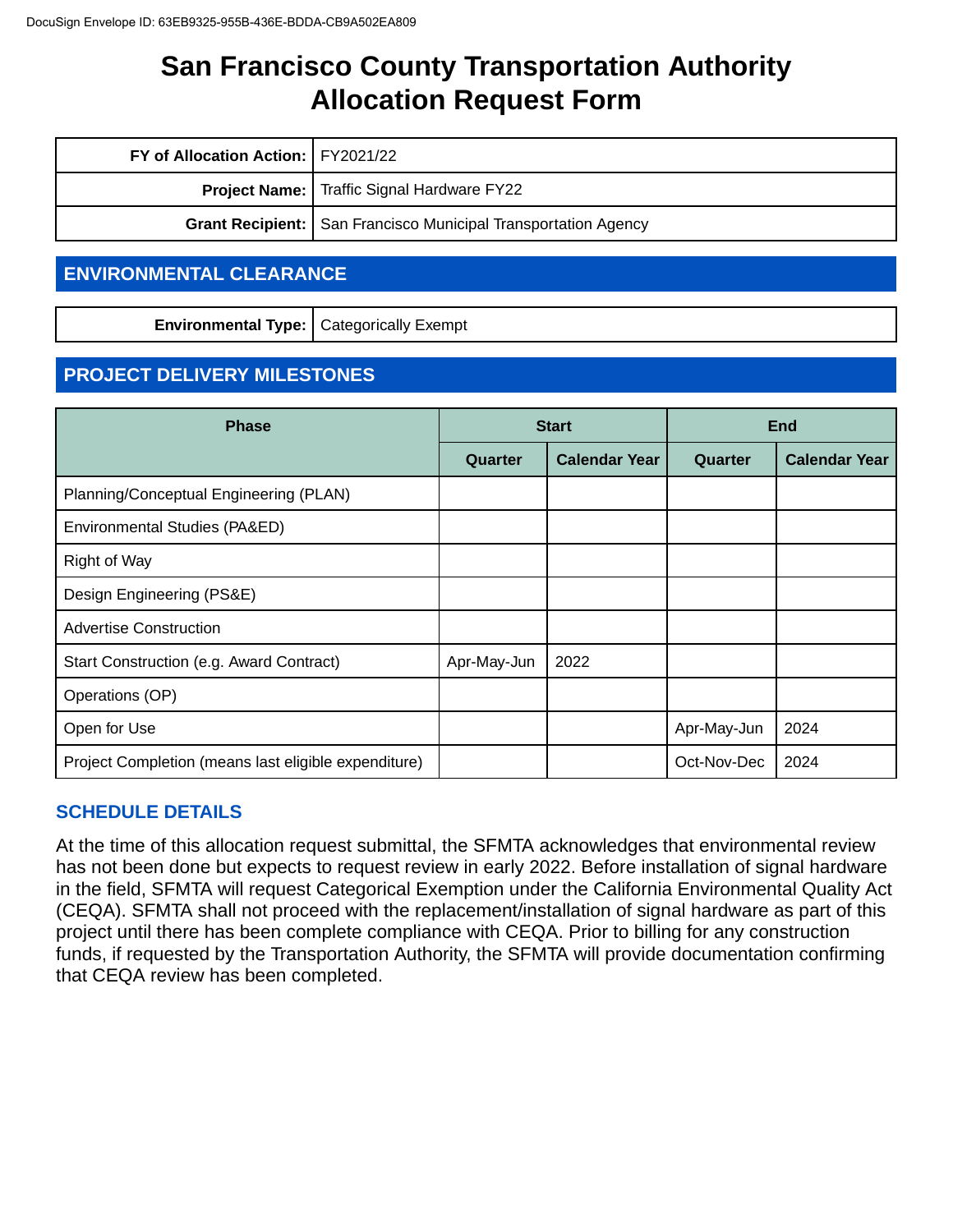| FY of Allocation Action:   FY2021/22 |                                                                  |
|--------------------------------------|------------------------------------------------------------------|
|                                      | <b>Project Name:</b> Traffic Signal Hardware FY22                |
|                                      | Grant Recipient:   San Francisco Municipal Transportation Agency |

# **FUNDING PLAN - FOR CURRENT REQUEST**

| <b>Fund Source</b>                      | <b>Planned</b> | Programmed | <b>Allocated</b> | <b>Project Total</b> |
|-----------------------------------------|----------------|------------|------------------|----------------------|
| EP-133: Signals and Signs               | \$0            | \$660,000  | \$0              | \$660,000            |
| <b>Phases In Current Request Total:</b> | \$0            | \$660,000  | \$0              | \$660,000            |

# **COST SUMMARY**

| <b>Phase</b>                    | <b>Total Cost</b> | <b>PROP K-</b><br><b>Current</b><br><b>Request</b> | <b>Source of Cost Estimate</b>    |
|---------------------------------|-------------------|----------------------------------------------------|-----------------------------------|
| Planning/Conceptual Engineering | \$0               |                                                    |                                   |
| <b>Environmental Studies</b>    | \$0               |                                                    |                                   |
| Right of Way                    | \$0               |                                                    |                                   |
| Design Engineering              | \$0               |                                                    |                                   |
| Construction                    | \$660,000         | \$660,000                                          | Recent charges by MTA Signal Shop |
| Operations                      | \$0               |                                                    |                                   |
| Total:                          | \$660,000         | \$660,000                                          |                                   |

| % Complete of Design:   N/A           |  |
|---------------------------------------|--|
| As of Date:   12/17/2021              |  |
| <b>Expected Useful Life:</b> 15 Years |  |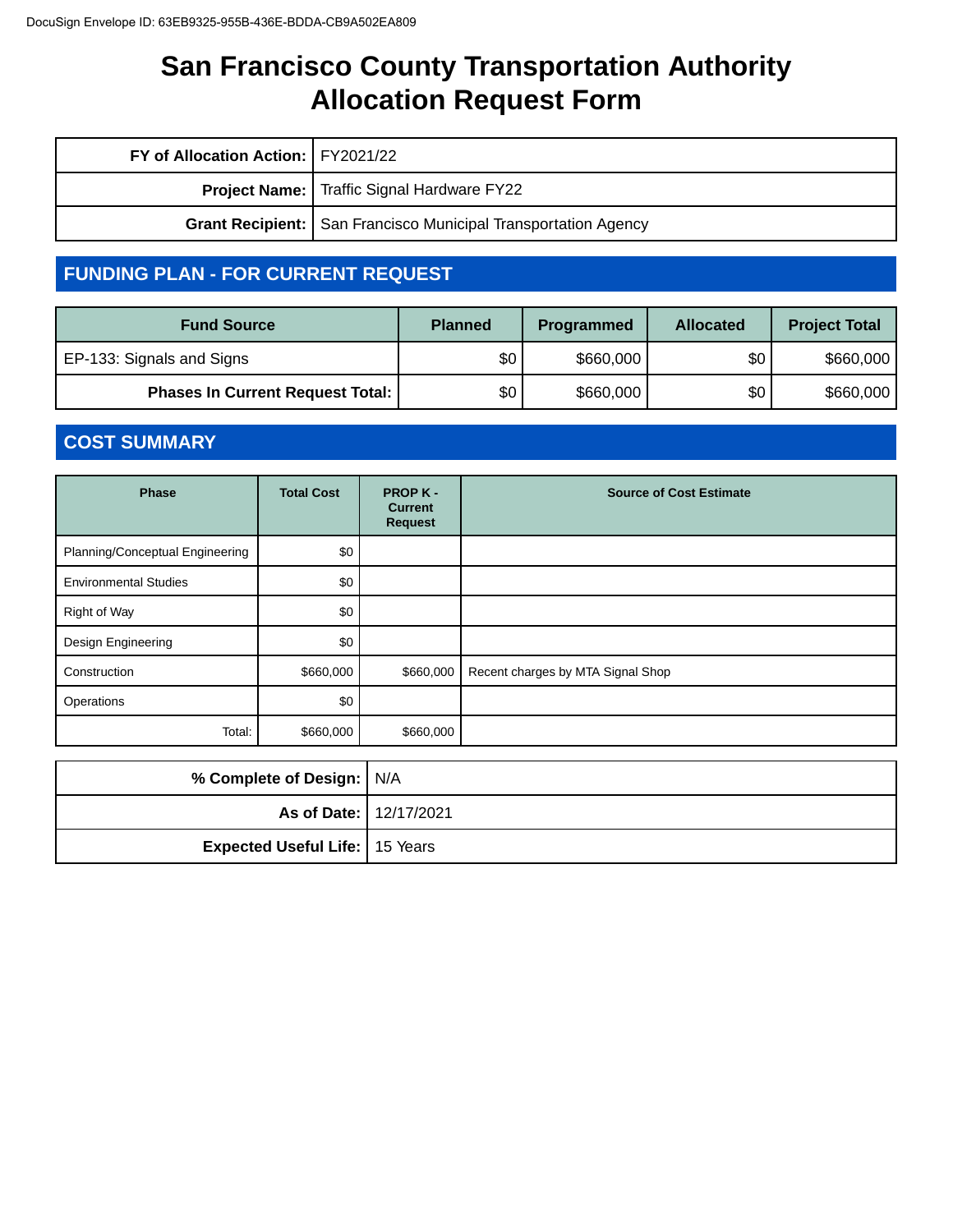# MAJOR LINE ITEM BUDGET - Traffic Signal Hardware FY22

| SUMMARY BY MAJOR LINE ITEM (BY AGENCY LABOR BY TASK)   |              |                               |
|--------------------------------------------------------|--------------|-------------------------------|
| <b>Budget Line Item</b>                                | <b>SFMTA</b> | $%$ of<br><b>Construction</b> |
| 1. Construction - SFMTA Signal Shop (labor)            | \$228,000    | 35%                           |
| 2. Materials                                           |              |                               |
| 2A. APS materials                                      | \$144,000    | 22%                           |
| 2B. Controllers & Cabinets materials                   | \$200,000    | 30%                           |
| 2C. BBS Cabinets                                       | \$28,000     | 4%                            |
| 3. Construction Management/Support - SFMTA Engineering | \$60,000     | 9%                            |
| <b>TOTAL CONSTRUCTION PHASE</b>                        | \$660,000    |                               |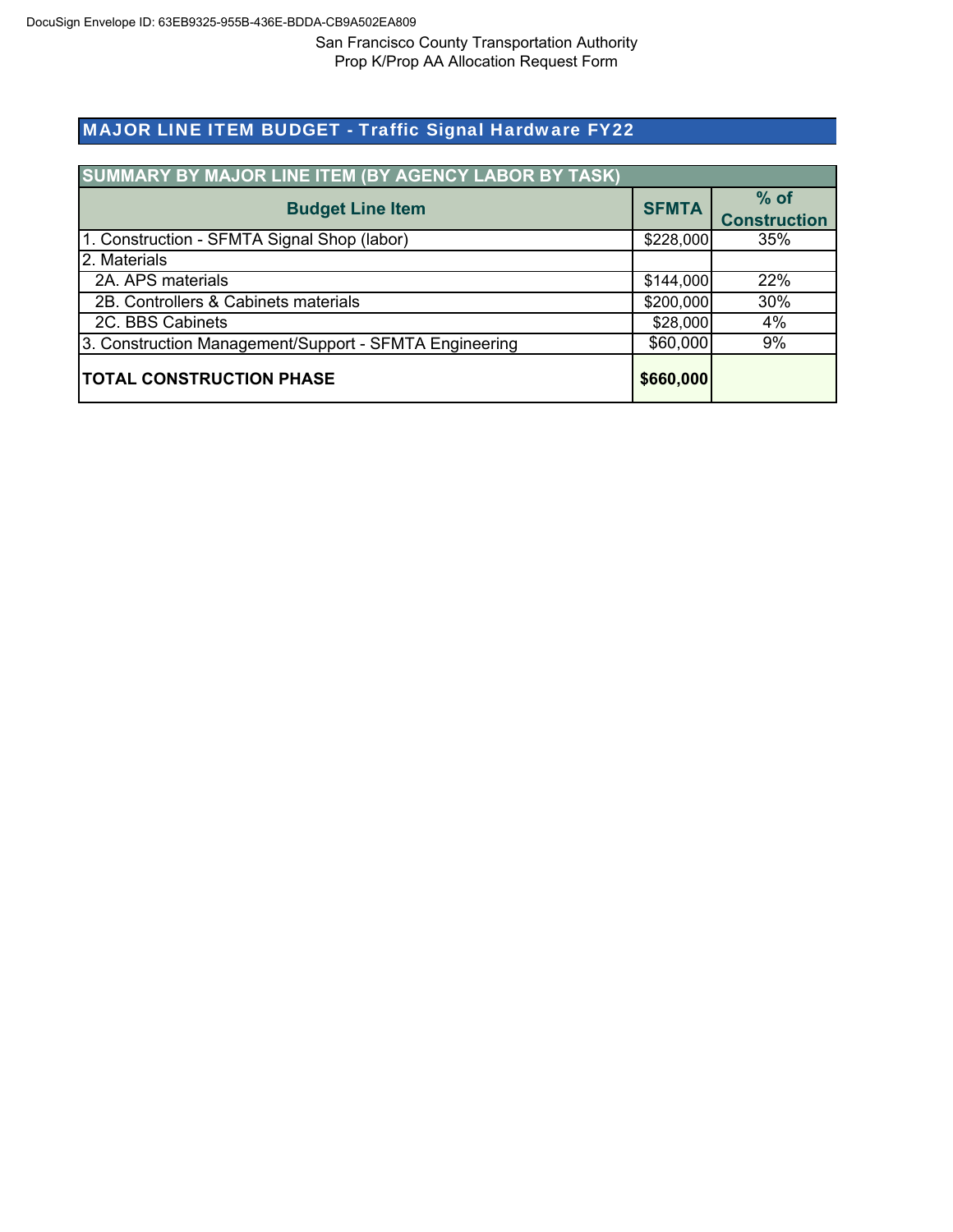| FY of Allocation Action:   FY2021/22                                    |                                                   |  |
|-------------------------------------------------------------------------|---------------------------------------------------|--|
|                                                                         | <b>Project Name:</b> Traffic Signal Hardware FY22 |  |
| <b>Grant Recipient:</b>   San Francisco Municipal Transportation Agency |                                                   |  |

# **SFCTA RECOMMENDATION**

|           | <b>Resolution Date: I</b>       |           | <b>Resolution Number: I</b> |
|-----------|---------------------------------|-----------|-----------------------------|
| \$660,000 | <b>Total PROP K Recommended</b> | \$660,000 | Total PROP K Requested:     |

| <b>SGA Project</b><br>Number:                         |              |                                                         |            |                         | Name:                     | Traffic Signal Hardware FY22 |            |     |              |
|-------------------------------------------------------|--------------|---------------------------------------------------------|------------|-------------------------|---------------------------|------------------------------|------------|-----|--------------|
| Sponsor:                                              |              | San Francisco Municipal<br><b>Transportation Agency</b> |            | <b>Expiration Date:</b> |                           | 06/30/2025                   |            |     |              |
| Phase:                                                | Construction |                                                         |            |                         | 100%<br><b>Fundshare:</b> |                              |            |     |              |
| <b>Cash Flow Distribution Schedule by Fiscal Year</b> |              |                                                         |            |                         |                           |                              |            |     |              |
| <b>Fund Source</b>                                    | FY 2021/22   | FY 2022/23                                              | FY 2023/24 |                         | FY 2024/25                |                              | FY 2025/26 |     | <b>Total</b> |
| PROP K EP-133                                         | \$0          | \$400,000                                               |            | \$230,000               |                           | \$30,000                     |            | \$0 | \$660,000    |

#### **Deliverables**

1. Quarterly progress reports (QPRs) shall include % complete to date, photos of work being performed, type of improvements completed at each location to date, and delivery updates including work performed in the prior quarter, work anticipated to be performed in the upcoming quarter, and any issues that may impact delivery, in addition to all other requirements described in the Standard Grant Agreement.

#### **Special Conditions**

1. The Transportation Authority will not reimburse SFMTA for construction phase expenses until Transportation Authority staff releases the funds pending receipt of the final list of replacement locations for each type of signal hardware (anticipated by April 2022).

| <b>Metric</b>                              | <b>PROP K</b> | <b>TNC TAX</b> | <b>PROP AA</b>          |
|--------------------------------------------|---------------|----------------|-------------------------|
| <b>Actual Leveraging - Current Request</b> | 0.0%          |                | No TNC TAX   No PROP AA |
| Actual Leveraging - This Project           | 0.0%          |                | No TNC TAX   No PROP AA |